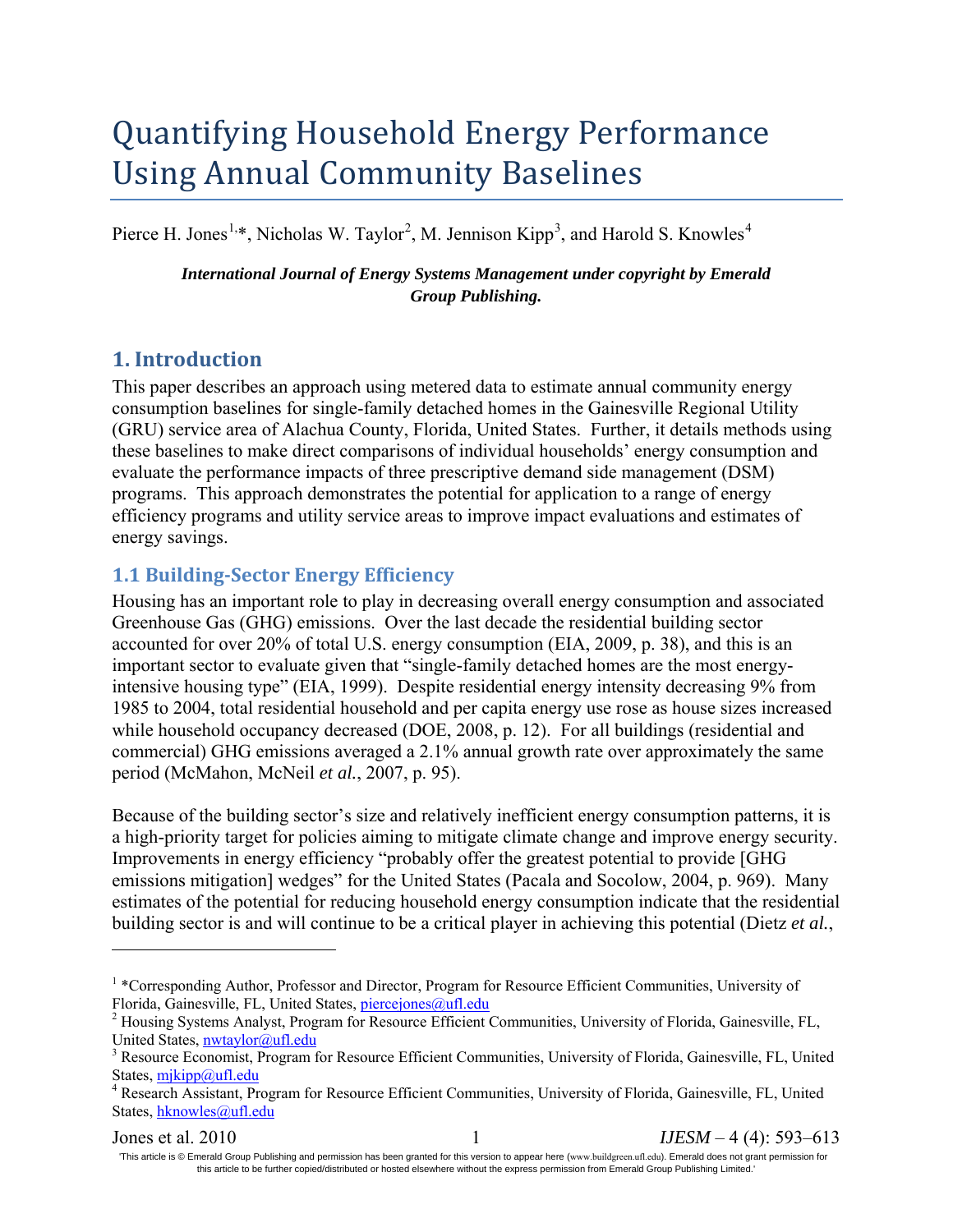2009; Horowitz, 2007). Some studies have projected that a whole-building systems integration of current best practices can reduce residential energy intensity between 30-40% at little or no additional cost, and possibly up to 70-90% in optimal situations (Affordable Comfort Inc., 2007; McMahon, McNeil *et al.*, 2007, p. 95; DOE, 2008, p. 12).

Federal and state governments promote energy efficiency in the residential sector with a variety of programs, some flexible and others highly prescriptive. For new residential construction the best known examples are the US Environmental Protection Agency's (EPA) ENERGY STAR<sup>®</sup> Homes program, which essentially requires a home to be  $\sim$ 15% more energy efficient than one built to code[1], and the US Department of Energy's (DOE) Building America Builders Challenge, which requires homes to be  $\sim$ 30% more energy efficient than houses built to code[2]. These two programs set performance thresholds rather than directly requiring specific practices and/or materials and both are flexible in the sense that builders can choose through design and product specification how to achieve the required efficiency targets. For existing housing the best known program is the DOE's Weatherization Assistance Program (WAP), a highly prescriptive retrofit program that ranks explicit residential retrofits and funds them in priority order[3].

Both the ENERGY STAR and Builders Challenge programs rely on Home Energy Rating System (HERS) Index scores as performance measures. A HERS rater uses an energy efficiency software package, EnergyGauge<sup>®</sup>[4], to perform an energy analysis of a home's design and specified components (windows, insulation, etc.). The rater then conducts on-site inspections, typically including a blower door test (to measure the air infiltration of the house) and a duct test (to measure leakage in Heating, Ventilation and Air Conditioning (HVAC) duct systems). Results of these tests, along with inputs derived from the plan review, are evaluated in reference to a similar home built to code and are then used to generate a home's HERS Index score[5]. ENERGY STAR and Builders Challenge program designations are awarded before a new home is occupied on the basis of HERS Index score meeting specific thresholds. Smith and Jones (2003) found that annual household energy consumption for ENERGY STAR qualified homes was significantly lower  $(\sim 12\%$  less) than conventionally built homes. However, post-occupancy household energy consumption data are seldom used to evaluate the success of these energy efficiency programs in achieving actual absolute or relative energy savings.

# **1.2 Demand Side Management (DSM) Program Goals and Outcomes**

Historically, utility demand-side management (DSM) programs were designed to encourage consumers to modify their level and pattern of electricity usage in an effort to delay investments in new power plants and to manage costly peak electric demand (EIA, 1999). More recently, DSM programs have become linked to public policy concerns such as reducing financial burdens on low income households and reducing GHG emissions. Today, a fundamental goal of many DSM programs is to change patterns of energy use, thereby reducing absolute energy consumption and associated GHG emissions. Investor-owned utilities in Florida must submit DSM plans to the Public Service Commission as part of their responsibilities as regulated monopolies. Both investor-owned and municipal utilities are required to report DSM impact annually to the DOE Energy Information Administration (EIA) via Form EIA-861 (EIA, 2007). As DSM programs have moved more directly into the public policy sphere, utilities have shown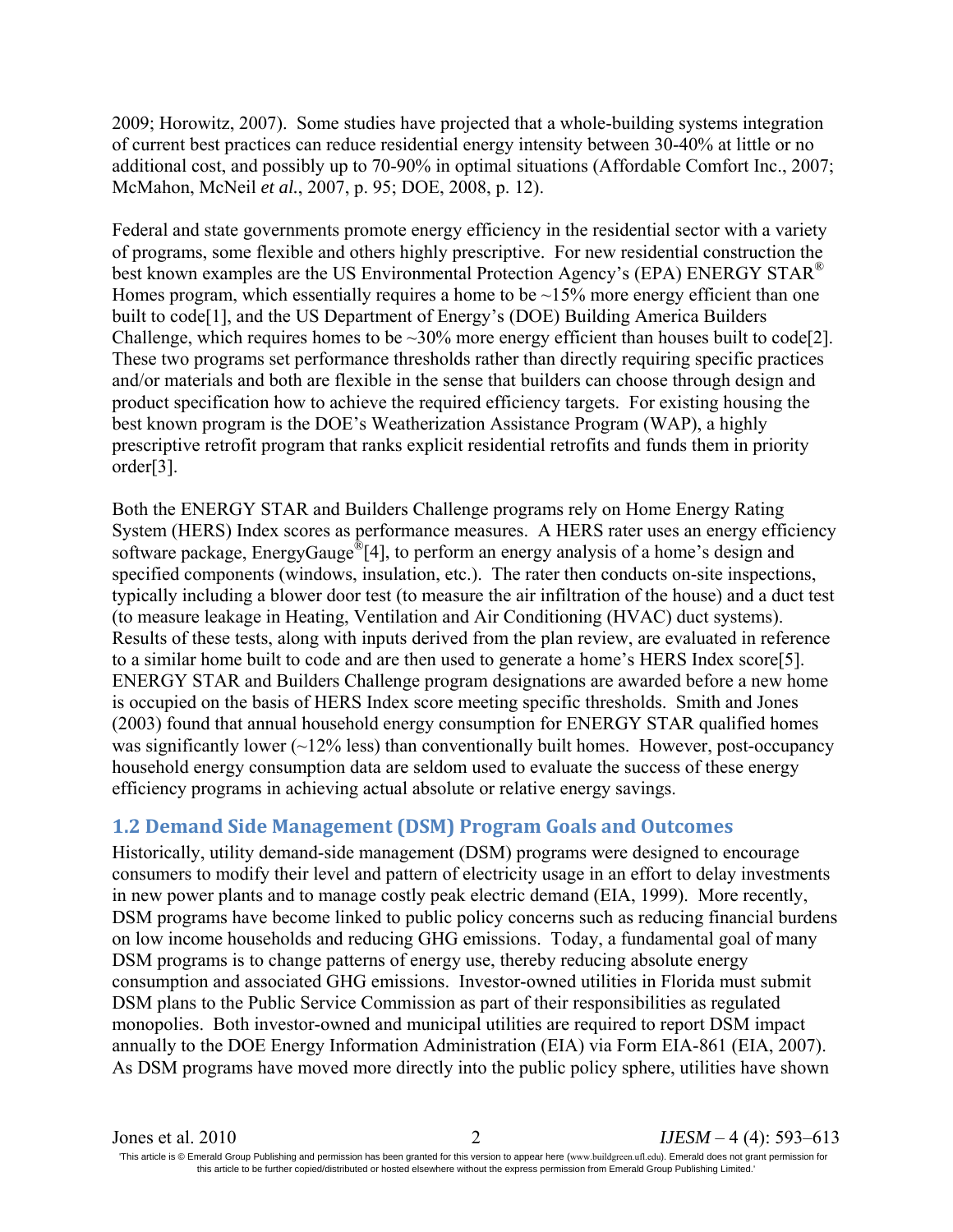a growing interest not only in implementing programs with meaningful energy consumption impacts, but also in maintaining the perception of successful programs.

Utility energy conservation programs (as well as national, state and local governments) are relying increasingly on incentives linked to "green certification" protocols to reduce residential energy use. Programs like ENERGY STAR are perceived to increase brand power for premium product pricing while encouraging reduced energy consumption:

"If you purchase an energy-efficient product, you may be eligible for a federal tax credit…ENERGY STAR distinguishes energy efficient products which, although they may cost more to purchase than standard models, will pay you back in lower energy bills within a reasonable amount of time, [even] without a tax credit"[6].

Like many other power providers, GRU links one of its largest DSM rebates directly to the Home Performance with ENERGY STAR Program, "a whole-house approach developed to assist residential electric customers in upgrading existing homes to reduce energy use [and] lower their bills"[7].

All of the described programs' performance baselines rely on projected energy savings that are calculated from the energy efficiency characteristics of applied upgrades (such as programmable thermostats, ceiling fans and water heaters). The methods used to project energy savings can range from simplistic, such as a directly comparison of incandescent and compact fluorescent lamp energy use over a given period of time, to sophisticated, holistic processes using simulation modeling and direct testing, such as HERS Index scoring. Essentially, all program rebates, tax credits and energy efficiency designations are awarded on the front-end with no validation of post-occupancy energy consumption required.

This has led to a tendency in the building industry to rely on program labels and designations rather than on direct measurement of actual performance. There is growing concern that voluntary programs, such as the United States Green Building Council's (USGBC) Leadership in Energy and Environmental Design (LEED) programs, can mask a lack of energy-focused design behind other non-energy criteria, inaccurately estimate the actual energy in occupied buildings, and/or fail to acknowledge that performance persistence may degrade over time (Stein and Meier, 2000; Cannon *et al.*, 2008; Gifford, 2008; Jones and Vyas, 2008; Lstiburek, 2008; Malin, 2008; Del Percio, 2009; Scofield, 2009). These concerns are likely to be exacerbated if caps on GHG emissions are imposed.

Utilities can address these concerns directly, especially as they relate to DSM programs. Since they collect monthly energy consumption data (essential to their customer billing functions), they can directly quantify individual household energy consumption patterns and changes attributable to DSM programs. Property appraiser data also are available that provide basic building characteristics of individual homes, which are important factors affecting residential energy consumption and efficiency potential. By merging utility and property appraiser data, direct comparisons of individual households' energy consumption can be made and impacts of various prescriptive DSM programs can be evaluated.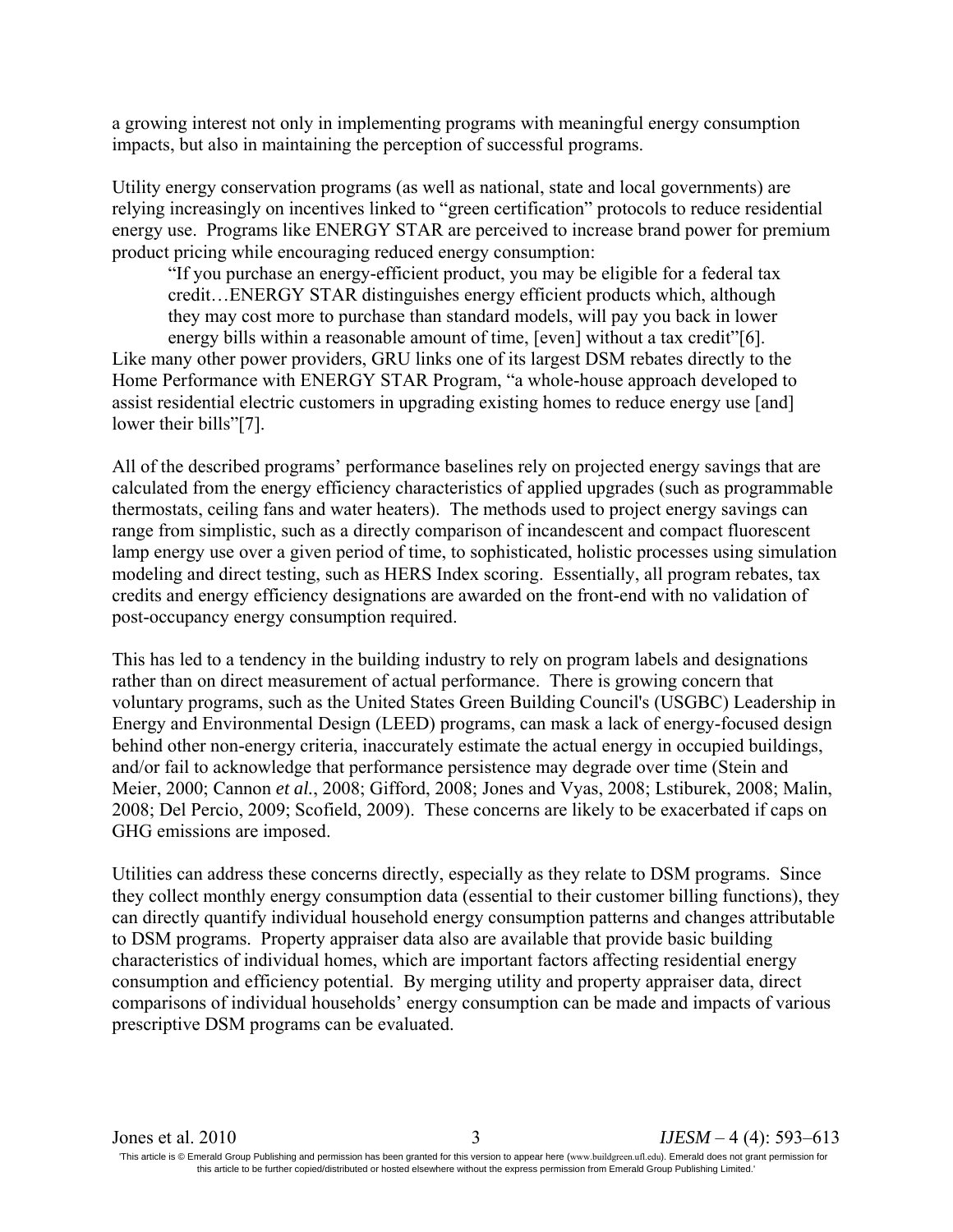# **1.3 Energy Use and Performance Baselines**

Utilities reward customers with cash rebates for energy-efficiency upgrades that are presumed to reduce actual energy use and reduce GHG emissions, and DSM program performance is often evaluated based on its relative cost-effectiveness (e.g., cents per kWh saved or GHG emissions avoided) (Gillingham *et al.*, 2006). At the same time, "utility energy efficiency programs are taking center stage in ongoing discussions about U.S. energy policy and how best to combat climate change" (Arimura *et al.*, 2009, p. 24). In this context, the appropriate construct, interpretation, and application of energy performance baselines and specification of models to estimate savings are important (Parfomak and Lave, 1996; Schiller, 2007). The Model Energy Efficiency Program Impact Evaluation Guide emphasizes this point:

"A major impact evaluation decision is selecting the baseline. The baseline defines the conditions, including energy consumption and related emissions that would have occurred without the subject program. The selection of a baseline scenario always involves uncertainty because it represents a hypothetical scenario" (Schiller, 2007, p. 4-2).

Sophisticated engineering, econometric, and mixed-model approaches have been developed to minimize uncertainty in specification of baseline scenarios and improve methods for evaluation of DSM program impact. Using these standard approaches, utility analysts and independent consultants are analyzing metered consumption data, estimating energy demand response to specific DSM programs, and calculating associated energy savings (Gillingham *et al.*, 2006). When funding is sufficient, the analyses attempt to quantify free rider, spillover, and rebound effects. However, the relatively high cost of complex modeling approaches (Schiller, 2007) and the variability of estimates across utilities justify continued pursuit of simple, valid, transparent and replicable methods for establishing energy performance baselines and measuring program impacts. In this paper, we describe a regression analysis approach that aims to satisfy these key methods criteria – simple, valid, transparent, and replicable – while generating robust estimates for the measures of interest.

### **Engineering Models**

Empirical models are commonly used to project or estimate energy savings from DSM and other utility conservation and efficiency programs. Engineering models (such as the EnergyGauge<sup>®</sup> software that underpins the HERS Index) are typically constructed at a micro scale and are particularly useful for delineating the upper bounds of energy-efficiency potential for structural, mechanical, and electrical features of a home. Output from such models serves as benchmarks for measuring changes in performance after an appliance or equipment upgrade and/or for evaluating a new home's actual performance. They are particularly useful when constructed and applied at a whole-house systems level. Energy performance measures derived from engineering models alone, however, are limited in scope of application. They typically do not account for variability driven by factors independent of the home's engineered design and building features (such as occupant demographics and behavior). Furthermore, they cannot be easily scaled up to provide valid expectations about and estimates of performance at the community or utility level.

#### **Econometric Models**

Conversely, econometric models are typically constructed at a macro scale using self-reported electric utility data on energy consumption and savings (e.g., those supplied to the Energy Information Administration (EIA) via Form EIA-861[8]). These models often include data on

Jones et al. 2010 4 *IJESM* – 4 (4): 593–613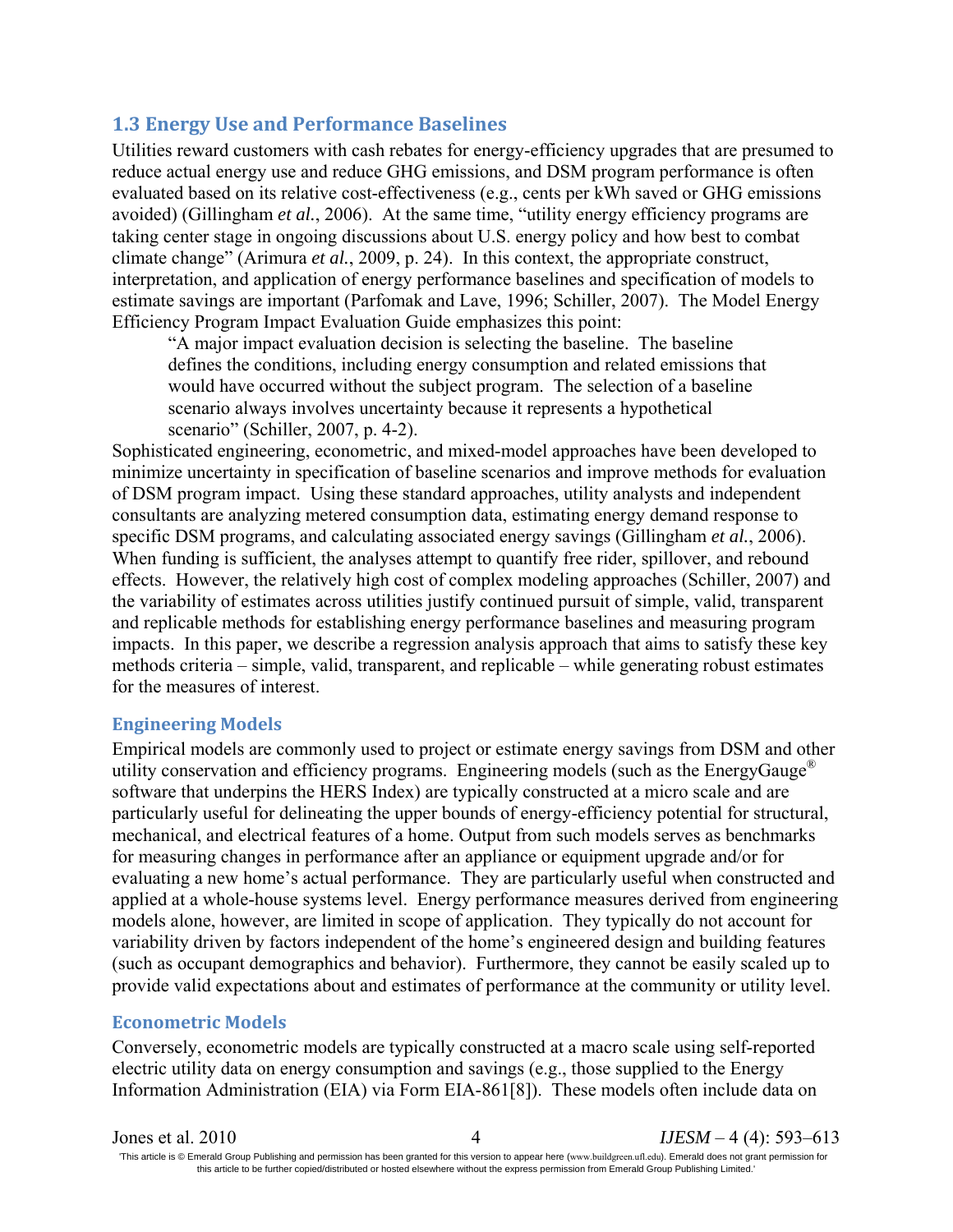critical energy demand determinants such as service population characteristics, utility rates, and climate data to estimate DSM program impacts within and across samples of utilities. While such econometric approaches are well-established and typically robust, they are designed for use at a macro level and are dependent on the quality of data that have already been aggregated by individual utilities (e.g., Horowitz, 2007; Arimura *et al.*, 2009), and they may not generate appropriate estimates of energy savings and cost-effectiveness when scaled down to the individual household or DSM-program level. Furthermore, methods used by individual utilities to calculate energy savings vary and the original data used to estimate key model parameters are often not readily accessible to the empirical research community. Finally, given uncertainties surrounding the original estimates of key independent variables (e.g., energy savings) applied in large scale econometric models, it is difficult to know whether changes in energy consumption via DSM programs are being measured using the most suitable performance baselines.

Are reported energy savings generated from and used by engineering and econometric models consistent in magnitude and precision with actual efficiency gains or are they simply gross estimates of change relative to a static baseline? Complex modeling that adjusts consumption measures for a wide range of independent variables can perform well in terms of producing precise, robust estimates of savings and isolating DSM program impacts (Parfomak and Lave, 1996; Gillingham *et al.*, 2006). Access to data that would improve or allow scaling of these analytical methods, however, is often expensive (Schiller, 2007). Central to the premise of this paper, we think that a more appropriate baseline for adjusting actual energy consumption data can be constructed to facilitate cost-efficient analyses at the utility scale. We propose that with this alternative baseline methodology, valid energy savings and impact assessment results can be achieved using a parsimonious – yet still logical and functional – approach to modeling residential energy use.

### **1.4 Annual Community Baselines (ACB) Approach**

To improve estimates of energy savings, we propose using a "micro" scale multivariate regression methodology based on a census of utility and property appraiser household data. We have applied this approach in the GRU service territory to: 1) establish new measures of energy performance by constructing annual community energy consumption baselines against which actual (metered) household-level energy consumption (ekWh) is compared for the years 2004- 2009, and 2) estimate energy savings attributable to each of three DSM programs implemented in 2007 using ACB estimates as the foundation for year-over-year performance comparisons.

Our proposed methodology is unique in that it: 1) defines a new household-level energy consumption baseline measure that we think produces more accurate performance measures, 2) uses a census of publicly-available data for the population of interest, merging metered utility data with property appraiser data; and 3) uses these census data with the new baseline measure to construct a simple model for evaluating changes in household-level energy consumption over time. These performance measures are then applied to estimate what we think are improved measures of energy savings attributable to each of the three DSM programs evaluated in this study.

The critical element that distinguishes our proposed energy performance measures is that they are calculated and interpreted using annual, population-level, comparison-group baselines that

| Jones et al. 2010                                                                                                                                                          | $IJESM - 4(4)$ : 593–613 |
|----------------------------------------------------------------------------------------------------------------------------------------------------------------------------|--------------------------|
| This article is © Emerald Group Publishing and permission has been granted for this version to appear here (www.buildgreen.ufl.edu). Emerald does not grant permission for |                          |
| this article to be further copied/distributed or hosted elsewhere without the express permission from Emerald Group Publishing Limited.                                    |                          |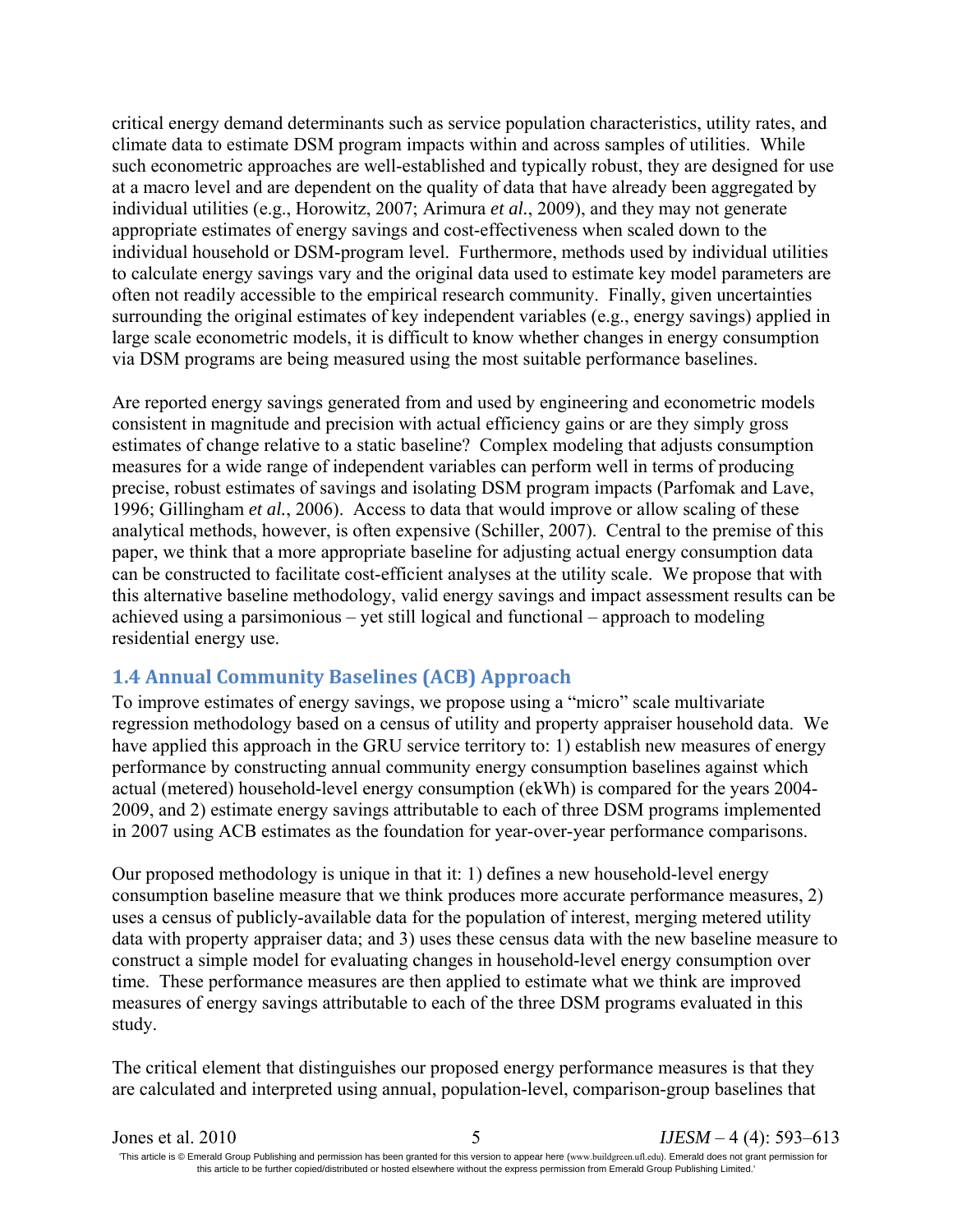effectively normalize for community energy consumption patterns in any given year. Year-overyear changes in household consumption are evaluated relative to the community baseline, so residuals estimated from the ACB regression directly reflect our definition of meaningful and relevant energy performance measures (i.e., energy savings). Furthermore, because the annual performance measures themselves are derived from a regression-adjusted baseline approach, the data are normalized in such a way that year-over-year performance of individual households or groups of homes can be compared directly. This prevents the performance impacts of DSM and other energy conservation programs from being overstated or obscured as a result of nonprogram effects (such as economic conditions, rebound, free riders and free drivers, spillover and so on). In light of debate surrounding the need to account for these effects, which are "notoriously difficult to measure", we think that this feature of our model is particularly valuable (Heins, S. 2006; Herring, 2006).

# **2. Analysis Design and Methods**

In developing our ACB model, we first considered the primary determinants of energy use of residential customers in a given utility service area, expressed generally in equation (1), and evaluated whether each was relevant and necessary for inclusion in the detailed analysis.

(1) 
$$
E_{t,u} = f(H_{t,u}, S_{t,u}, D_{t,u}, B_{t,u}, P_t, C_t)
$$

Absolute energy use (*E*) of a given residential unit (*u*) in a specified time period (*t*) is a function of: 1) home building structural attributes (*H*) such as conditioned area and wall type; 2) number and type of energy systems or components within the home (*S*) such as HVAC systems, kitchen appliances, and electronics; 3) resident demographics (*D*) such as the number of occupants and their income and education level; 4) resident behavior (*B*) such as thermostat settings and length of showers; 5) electricity and natural gas prices (*P*); and 6) weather and climate variability (*C*).

### **2.1 Scope**

One of our central aims is to develop a reliable protocol for measuring energy savings that uses commonly-available data sources, is practical in application, and is readily portable. A census of the available and reliable data is included without restrictions on or distortions of subpopulations within. It is designed to quantify true programmatic impacts on the community and utility service area within the context of evolving social norms and economic drivers related to energy consumption. Selection of independent variables for estimating annual baselines represents the simplest form that can be used to produce valid, statistically sound results. It is important to note that the ACBs are complementary to, but not direct substitutes for conventional "business-asusual" baselines; they provide another layer of information that we argue is critical for effective construction of baselines or reference scenarios.

The ACB technique provides a measure of savings in terms of reduced energy consumption that is a function of but not synonymous with "increased efficiency". In addition, this technique applies specifically to site energy use of buildings, not accounting for primary energy associated with losses in production and transmission from source to site. To translate analysis outcomes to reflect utility scale impacts, factors related to operational efficiencies must be considered but are beyond the scope of this paper.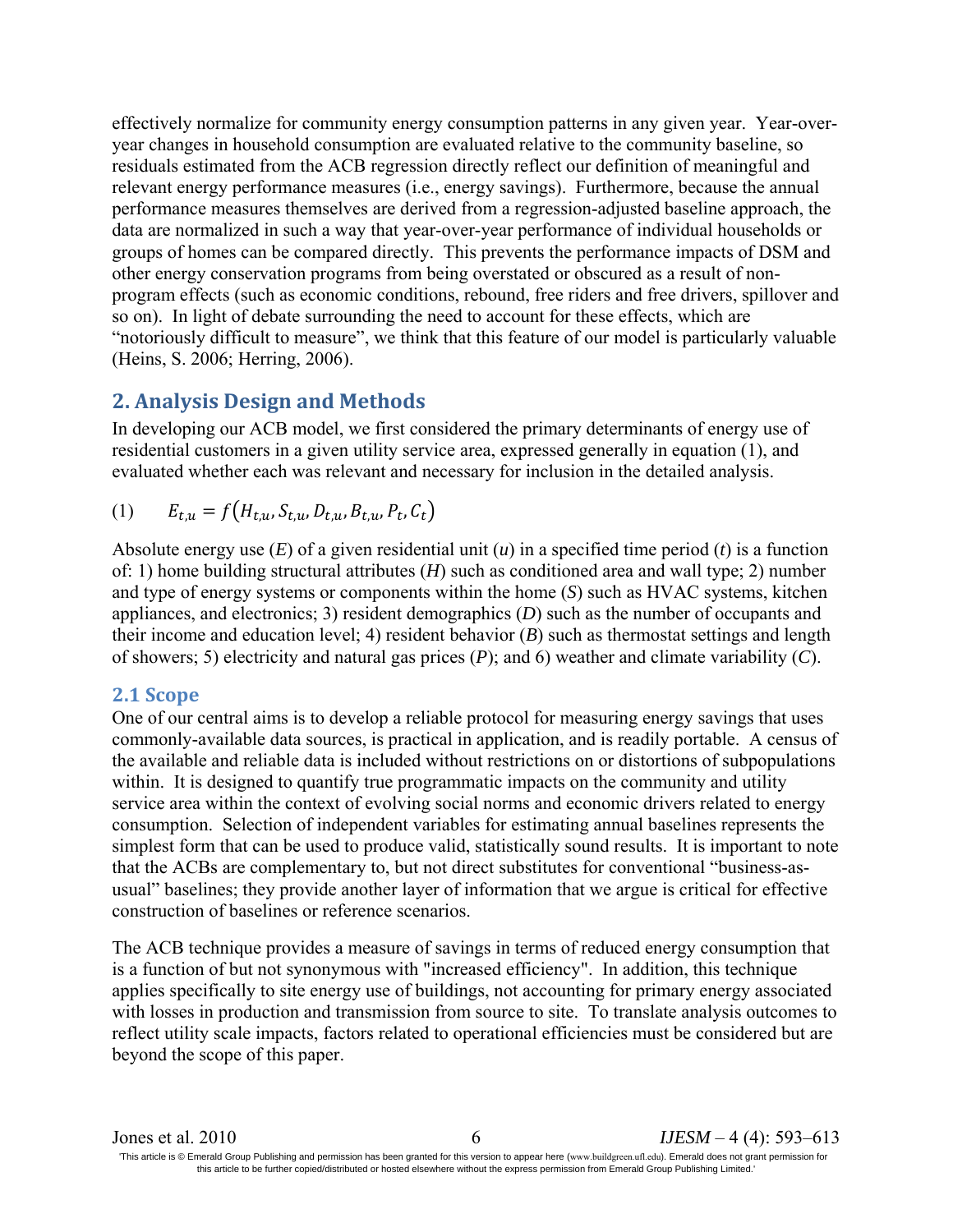### **2.2 Data**

#### **Sources**

To construct and test our model, data were requested and obtained from three sources: the Alachua County Property Appraiser (ACPA); Gainesville Regional Utilities (GRU), and the National Climatic Data Center (NCDC). ACPA provided data on the physical characteristics, location, and sales of all properties in Alachua County, Florida as of November 2009. GRU provided two distinct datasets. The first included monthly, account-level, electric, natural gas and water consumption data for each residential and commercial customer from 1996 through 2009[9]. The second GRU dataset included information about all DSM program participants through September 2009. Monthly heating and cooling degree day data for 1996 through 2009 were obtained from the NCDC.

In identifying data to use in the analysis, fields were selected based on availability, accuracy, and their known relation to residential energy consumption. Monthly, account level, electric and natural gas data linked to the premise, customer identification number, and physical address were selected from the GRU database. Physical address, building type, US Department of Revenue (DOR) tax code, parcel number, number of bedrooms, number of bathrooms, conditioned floor area, year built and residential neighborhood listing were selected from the ACPA database. Physical address was used to link and merge the two databases to create an analysis dataset. GRU DSM program data including the type of incentive, installation date, and incentive amount were tagged to the analysis dataset by premise and customer numbers. Table 1 lists the fields included in each of the original databases.

| <b>ACPA Database</b> | <b>GRU</b> Consumption    | <b>GRU Rebate</b>        | <b>NCDC</b> Database  |
|----------------------|---------------------------|--------------------------|-----------------------|
|                      | <b>Database</b>           | <b>Database</b>          |                       |
| Parcel Number        | Premise Number            | Premise Number           | <b>Heating Degree</b> |
|                      |                           |                          | Days                  |
| Physical Address     | <b>Customer Number</b>    | <b>Customer Number</b>   | Cooling Degree        |
|                      |                           |                          | Days                  |
| <b>Building Type</b> | <b>Physical Address</b>   | Rebate Type              | Year                  |
| DOR Code             | Meter read date           | Rebate Amount            | Month                 |
| Number of Bedrooms   | Service Type              | <b>Installation Date</b> |                       |
| Number of Bathrooms  | <b>Billed Consumption</b> |                          |                       |
| Conditioned Area     |                           |                          |                       |
| Year Built           |                           |                          |                       |
| Neighborhood Code    |                           |                          |                       |

#### **Table 1: Original databases from which full analysis dataset was generated**

### **Cleaning and Screening**

The 2009 ACPA database listed 51,746 single family residential units. Of the ACPA units 35,091 were identified by physical address to be GRU customers during calendar year 2009. For purposes of this study these single-family homes formed a census list from which annual subsets were created for calendar years 2004 through 2009 (excluding 2007). For each annual subset, homes were screened to ensure that there were at least 350 and no more than 380 days of electric consumption data on record and that the necessary property appraisal data were available.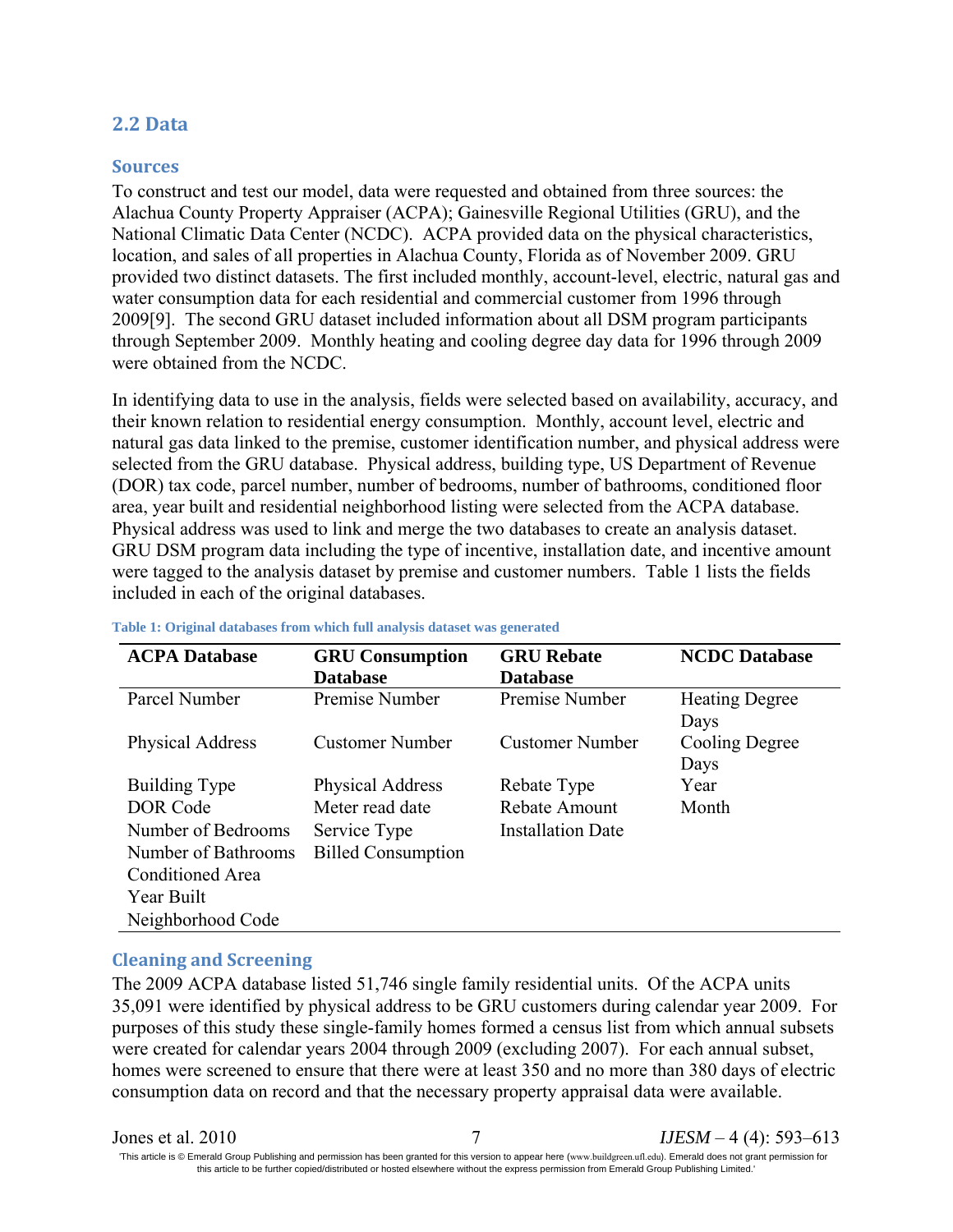Monthly electric and natural gas consumption were combined and expressed in units of equivalent kilowatt hours (ekWh) to quantify total annual energy use. Annual consumption data were normalized to represent the full calendar year by taking average daily use for the number of days recorded and multiplying by 365. Residential units consuming less than 3,000 ekWh per year or more than 65,000 ekWh per year were removed from the dataset as either unoccupied homes or outliers. A schematic representation of the screening process and listing of the full populations of single-family residential units that met all screening criteria to be included in five calendar year databases from 2004 through 2009 (excluding 2007) are shown in Figure 1.



**Figure 1: Diagram of initial data screening process to ensure no missing data or unoccupied homes.**

### **2.3 ACB Model Specification**

Each calendar year dataset was analyzed independently using multivariate regression, equation (2), to estimate predicted home energy use values for each residential unit in the census.

(2) 
$$
EC_{t,u} = \beta_0 + \beta_1 (Size Factor_{t,u}^{PC}) + \beta_2 (Age_{t,u}) + \beta_3 (Neighbourhood_u) + \epsilon_{t,u}
$$
  
where *Size Factor*<sub>t,u</sub><sup>PC</sup> = *f*(conditioned area, # of bedrooms, # of bathrooms)

Annual energy consumption (*EC*) of each residential unit (*u*) in each year (*t*) is the dependent variable with size factor (conditioned area, number of bedrooms and number of bathrooms), year built, and neighborhood code as independent variables. The number of bedrooms and bathrooms, and square feet of conditioned area are important explanatory factors for energy use because they are indicators of the number of people living in each home and HVAC demand, respectively. Using a principal components analysis (PCA), we transformed these highly correlated, yet distinct measures of home size into a single "size factor" predictor variable. Year built is also considered an important energy use predictor variable as it captures the building code under which the home was constructed and the common building practice used in that particular time period. To transform it to a more meaningful continuous value for use in regression, the year built variable was converted to home age by subtracting year built from the analysis year (2010). The property appraisal neighborhood code was selected as a geographic

| Jones et al. 2010                                                                                                                                                          | $IJESM - 4(4)$ : 593–613 |
|----------------------------------------------------------------------------------------------------------------------------------------------------------------------------|--------------------------|
| This article is © Emerald Group Publishing and permission has been granted for this version to appear here (www.buildgreen.ufl.edu). Emerald does not grant permission for |                          |
| this article to be further copied/distributed or hosted elsewhere without the express permission from Emerald Group Publishing Limited.                                    |                          |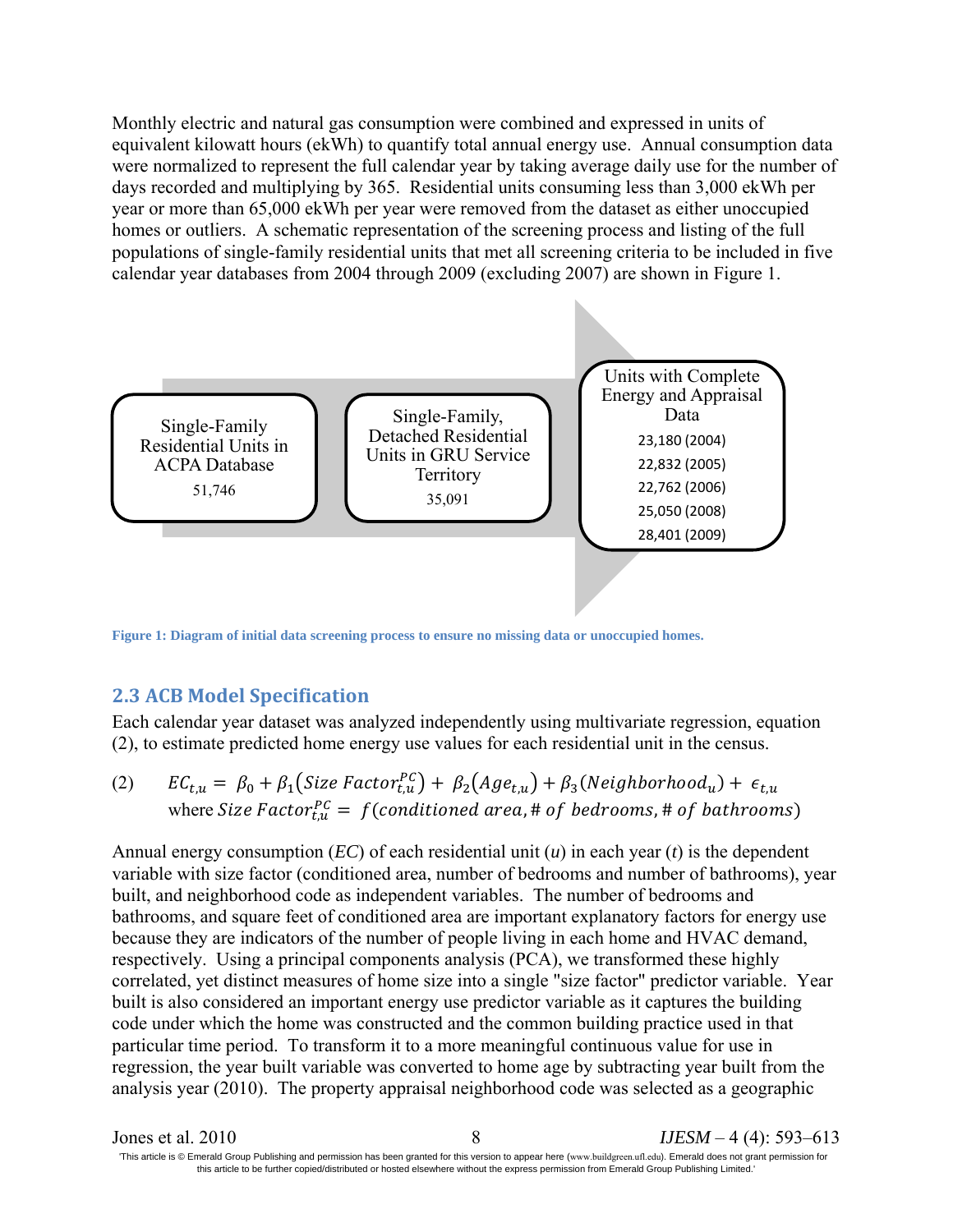indicator for resident behavior and demographic variables (census block or zip code may substitute if necessary but may increase error in the model) and as an indicator of the materials, construction techniques and workmanship used in subsets of houses. These factors (size factor, age, and neighborhood code) were used to complete a regression analysis giving predicted energy use values for each home in each of the analysis years. These predicted values represent the Annual Community Baseline for absolute energy consumption ( $\widehat{EC}_{t,u}$ ) in each year for each residential unit.

Residuals,  $\hat{\epsilon}_u$ , derived from this ACB regression (equation (2)) are then interpreted as annual energy performance measures for each residential unit in each year; mathematically, they are calculated as actual minus predicted energy use

$$
(3) \qquad \hat{\varepsilon}_{t,u} = (EC_{t,u} - \widehat{EC}_{t,u})
$$

Overall annual performance of a given subset (*n*) of residential units in a given year (*t*) is calculated as the mean of the individual performance indicators (i.e., residuals) for that particular subset

$$
(4) \qquad \overline{\hat{\varepsilon}_{t,u}} = \left(\sum_{u=1}^n \hat{\varepsilon}_{t,u}/n_t\right)
$$

The absolute and relative year-over-year differences in the residuals for individual homes or subgroups of homes, equations (5a) and (5b), respectively, are then calculated to estimate changes in household energy performance over time

(5a) 
$$
\Delta \hat{\varepsilon}_{t,u} = \left( \hat{\varepsilon}_{t_{post},u} - \hat{\varepsilon}_{t_{pre},u} \right)
$$

(5b) 
$$
\Delta(\hat{\varepsilon}_{t,u}/\widehat{EC}_{t,u}) = (\hat{\varepsilon}_{t_{post},u}/\widehat{EC}_{t_{post},u}) - (\hat{\varepsilon}_{t_{pre},u}/\widehat{EC}_{t_{pre},u})
$$

A second regression is used to estimate the magnitude and statistical significance of change in energy use (i.e., savings) for any given subset of the population relative to the census savings

$$
(6) \qquad ES_{D,post-pre} = \gamma_0 + \gamma_1(Dummy) + \varepsilon
$$

For this regression, equation (6), which essentially applies a basic analysis of variance statistical test, the changes in residuals between one year and the next for each residential unit (calculated using equations (5a) and (5b)) are used as the dependent variables and a dummy variable is used as the explanatory variable to distinguish the population sub-group of interest (coded '1') from all other residential homes in the population (coded '0'). The parameter coefficient,  $\gamma_1$ , estimated for the rebate dummy tells us the magnitude and direction of change in energy use, or energy savings,  $ES_{D,post-pre}$  (such that a negative coefficient represents a decrease in energy use/increase in performance/positive energy savings for sub-group of interest while a positive change represents an increase in energy use/decrease in performance/negative energy savings). The p-test on the F-statistic for this regression provides a measure of statistical significance for these energy savings estimates.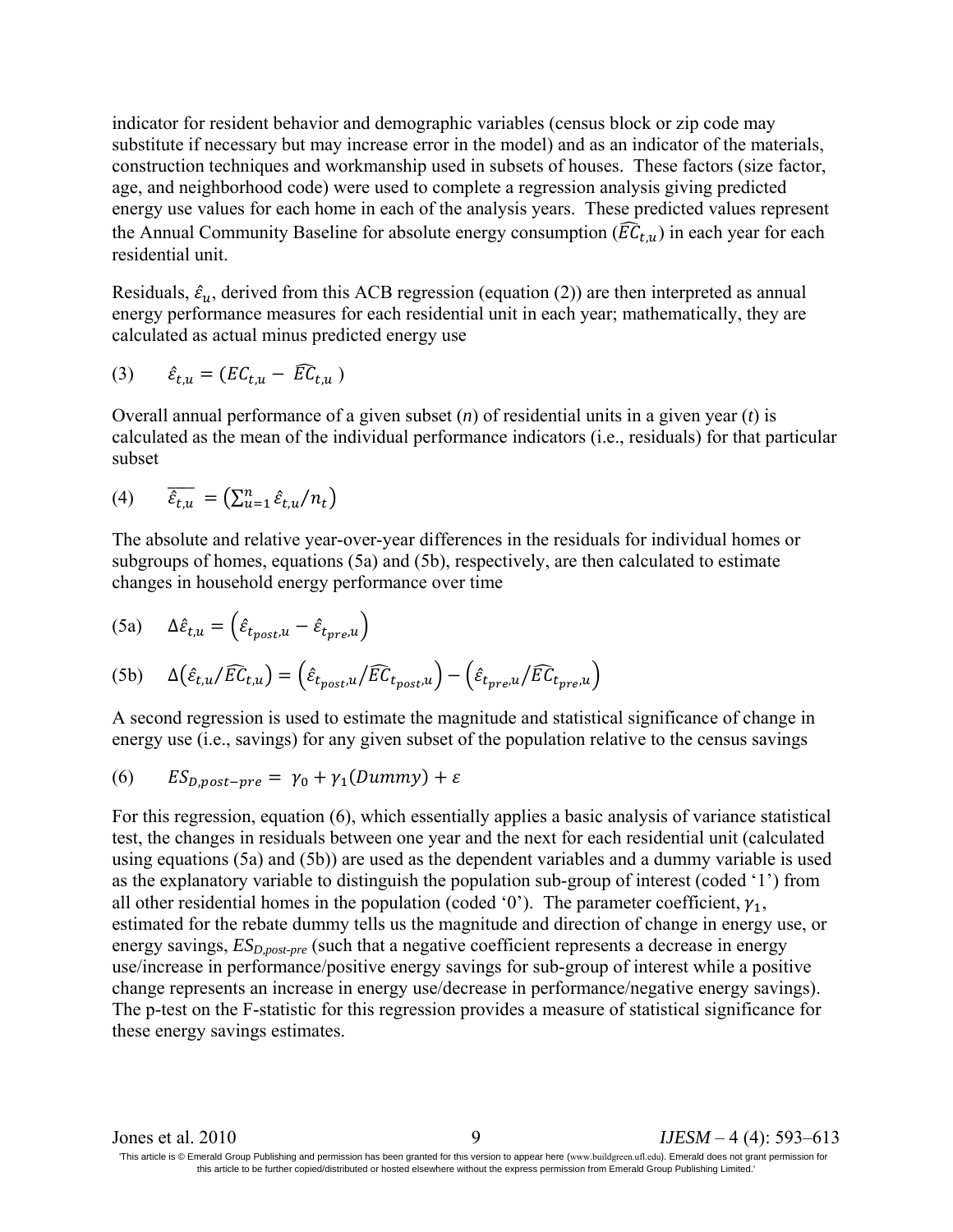# **2.4 Application of ACB to DSM**

GRU's DSM programs were considered individually (single upgrades) for their numbers of participating households during calendar year 2007. Three programs were selected for evaluation: the Duct Sealing Rebate Program, the Refrigerator Buyback Program, and the Super SEER A/C Program. The Duct Sealing Rebate Program incentivizes customers to repair leaky ductwork to reduce pressure differential and associated air infiltration. The Refrigerator Buyback Program pays customers to dispose of secondary and unnecessary refrigerators and freezers to reduce energy consumption. The Super SEER A/C Rebate Program offers customers assistance in upgrading to HVAC equipment with a Seasonal Energy Efficiency Ratio (SEER) of 16+ or higher. GRU data were used to identify households that: 1) participated in one of the three selected programs during 2007; and 2) had not participated in any other GRU DSM programs. Homes that met these criteria were tagged; the number of tagged homes for each DSM program is shown in Table 2. For purposes of this analysis, the calendar year databases covering 2004 through 2009 (excluding 2007) were aggregated into a single database.

| Rebate Type           | N   |
|-----------------------|-----|
| Duct Sealing Rebate   | 123 |
| Refrigerator Buyback  | 294 |
| Super SEER A/C Rebate | 148 |
| Total                 | 565 |

**Table 2: Population sizes of residential units for rebate analysis**

In addition to ACB, three conventional techniques were used to estimate energy savings attributable to the rebate programs. Energy savings estimates from the conventional techniques were then compared to those of the ACB approach to evaluate its relative effectiveness. For the purposes of this analysis, as in equation (6), 2006 performance is used as the reference or preinstallation standard, 2007 is the DSM intervention year, and 2008 and 2009 are the postinstallation years. Note that the term "baseline year" in this context refers to the conventional definition of the conditions that exist prior to an efficiency upgrade or other change: preinstallation. In this context, the ACB baseline year and reporting period years are all estimated using ACB regression, so this analysis technique actually includes four "baselines". Time Series, Time Series with Weather Normalized Annual Consumption (NAC), Time Series and Comparison Group, and Annual Community Baseline analyses were tested. (Explanations of these approaches were adapted from Schiller, 2007.)

• **Time Series** analysis was used to estimate savings by taking the difference between post upgrade energy use and pre upgrade energy use.

Time Series Estimate = Post - Pre

• **Time Series NAC** used data normalized with heating and cooling degree data to calculate savings by taking the difference between post upgrade and pre upgrade energy use.

Time Series  $NAC = Post_{NAC} - Pre_{NAC}$ 

| Jones et al. 2010 |                                                                                                                                                                            | $IJESM - 4(4)$ : 593–613 |
|-------------------|----------------------------------------------------------------------------------------------------------------------------------------------------------------------------|--------------------------|
|                   | This article is © Emerald Group Publishing and permission has been granted for this version to appear here (www.buildgreen.ufl.edu). Emerald does not grant permission for |                          |
|                   | this article to be further copied/distributed or hosted elsewhere without the express permission from Emerald Group Publishing Limited.                                    |                          |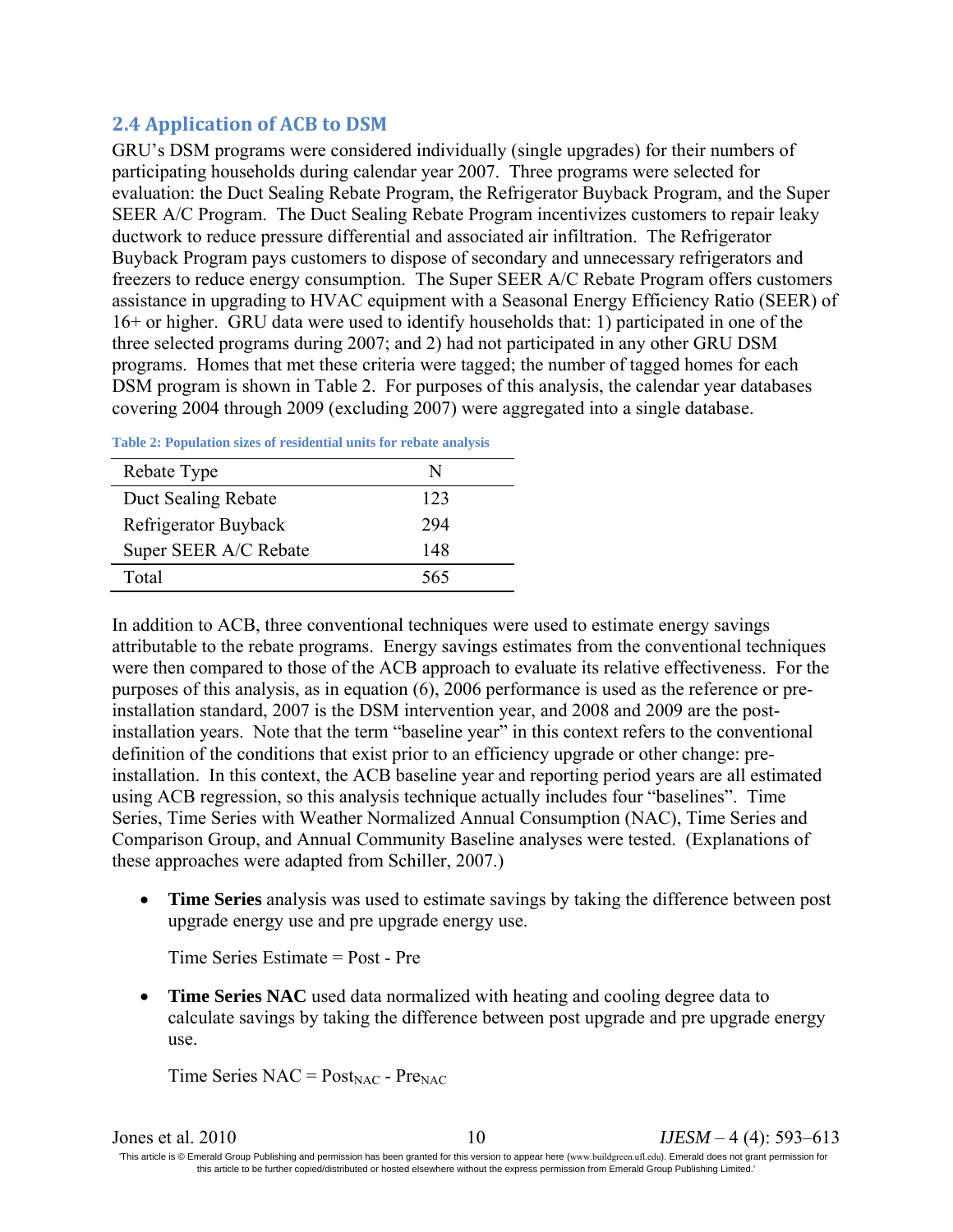• **Time Series and Comparison Group** analysis uses a difference in difference technique to estimate energy saving. The difference between average annual consumption of the census before and after upgrades to the sample population is subtracted from the post and pre upgrade consumption of the participants.

Time Series and Comparisons =  $(Post_{particinant} - Pre_{particinant}) - (Post_{census} - Pre_{census})$ 

• **Annual Community Baseline** uses multivariate regression to create predicted home energy use values for each home in the census. Homes that participated in rebate programs were compared by taking the difference of their residuals (actual minus predicted values) before and after energy conservation upgrades. (These savings estimates were then used in a second regression analysis to estimate program impact, so they are similar to the commonly-used difference-in-difference approach, but with an additional difference adjustment using the first regression expression residuals) (Meyer, 1995).

 $ACB$  Analysis = (Actual<sub>post</sub> - Predicted<sub>post</sub>) - (Actual<sub>pre</sub> - Predicted<sub>pre</sub>)

### **3. Results and Discussion**

Each annual baseline graphed in Figure 2 represents the ordered range of expected energy use for DSM participant homes. The figure displays variability in expected consumption among homes and across years (as we expect from variability in climate, economic conditions, etc. across years, but also from changes in performance). Although these baselines only represent the DSM homes' performance baselines, they have been adjusted through the regression analysis using the entire census of homes. This effectively expands the number of comparables for each home to the maximum extent possible within the census. The area under each baseline represents the total energy consumption predicted for the DSM group in a given year. If the full census ACBs were plotted, their shapes would be similar to those shown in Figure 2 and the area under each baseline would represent the actual energy consumption for the given year.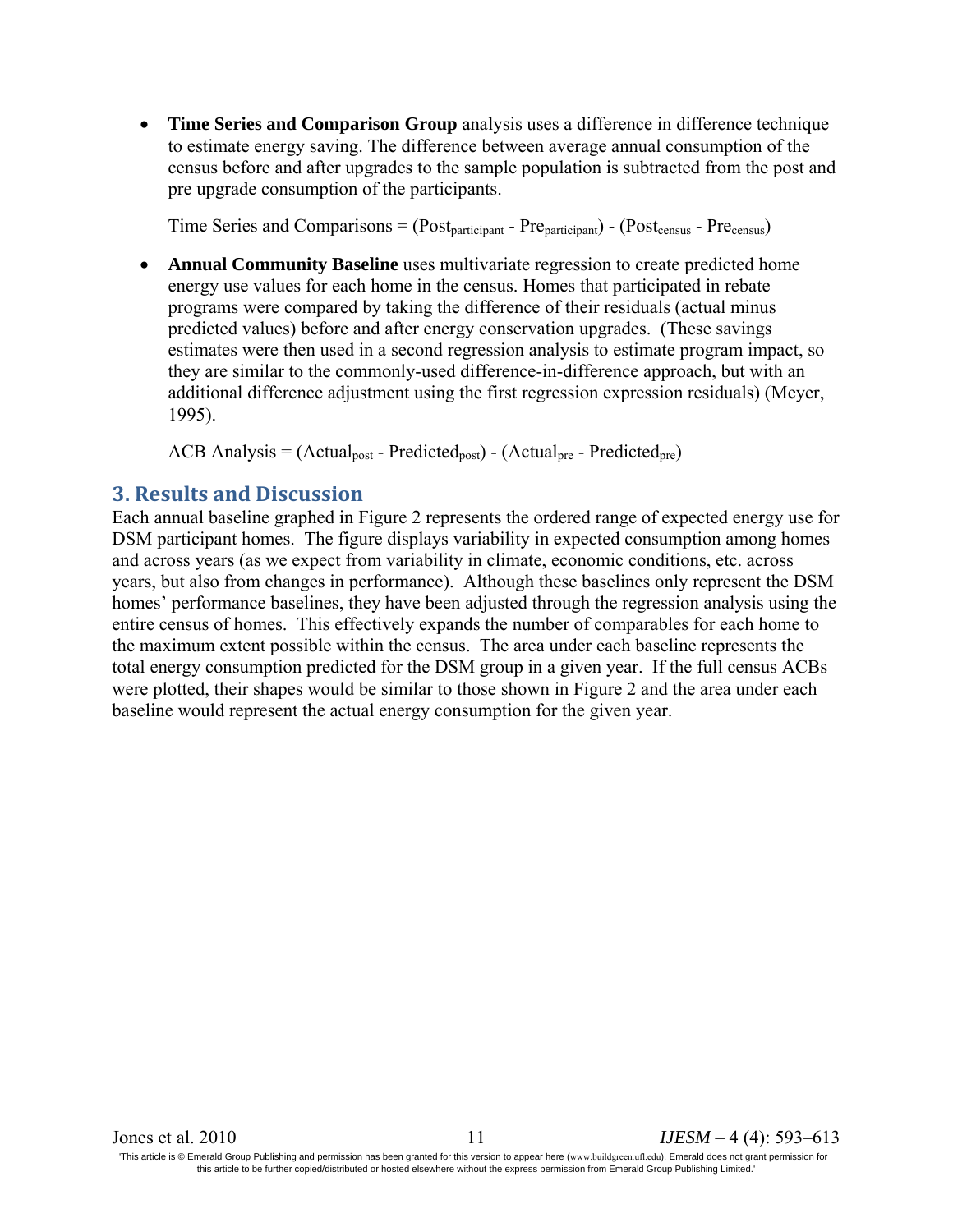

**Figure 2: Annual energy use baseline value ranges presented by year for 2007 GRU rebate participants.**

In Table 3, for each of the rebate programs the "Difference" values are equal to the average residuals in absolute terms while the "% Difference" are the residuals specified in relative terms so that it easier to interpret them as performance measures in a given year (i.e., the degree to which homes are consuming above or below the baseline). These values only compare within years between each DSM group and the entire population as represented by the baseline. In the years prior to 2007, the DSM participant homes were consuming more energy on average as determined by the ACB than their peer groups. In post-installation years (2008 and 2009) DSM participants reduced their consumption to points close to or below the baselines. These numbers are only annual performance indicators, not estimates of change in performance or programs savings. They can be compared across time within the context of the shifting annual baselines, but they alone cannot be used to estimate the effect of DSM participation on change in energy use and performance.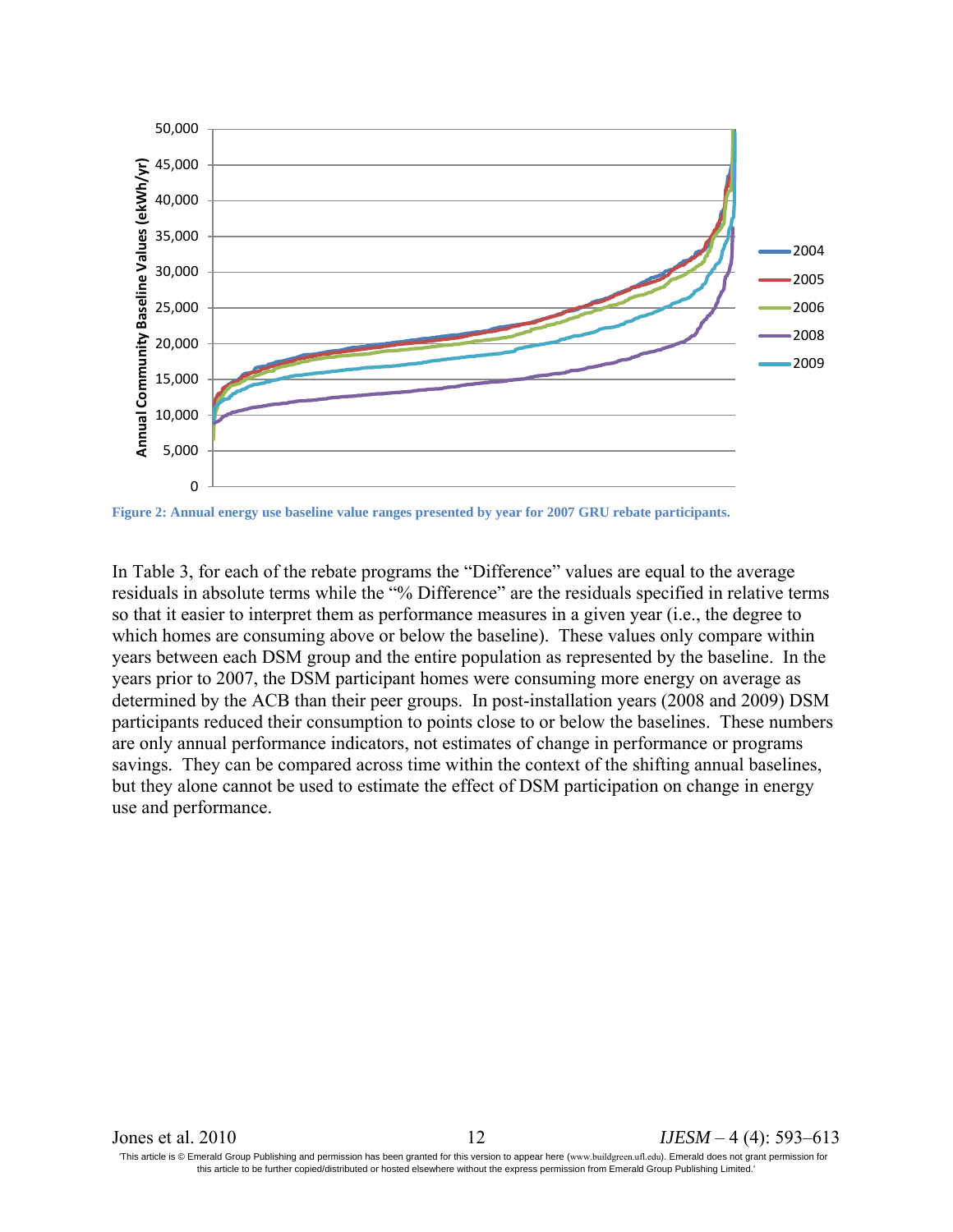| Program                  |                 | 2004     | 2005     | 2006   | 2007 | 2008      | 2009      |
|--------------------------|-----------------|----------|----------|--------|------|-----------|-----------|
| Duct Sealing Rebate      | Actual          | 23,966   | 23,905   | 23,169 |      | 14,853    | 19,324    |
| $n = 123$                | <b>Baseline</b> | 23,152   | 22,812   | 21,879 |      | 15,281    | 19,593    |
|                          | Difference      | 814      | 1,093    | 1,290  |      | $-428$    | $-268$    |
|                          | % Difference    | $3.52\%$ | 4.79%    | 5.89%  |      | $-2.80%$  | $-1.37\%$ |
| Refrigerator Buyback     | Actual          | 23,326   | 23,817   | 22,999 |      | 15,401    | 19,822    |
| $n = 294$                | <b>Baseline</b> | 23,017   | 22,682   | 21,891 |      | 15,467    | 19,502    |
|                          | Difference      | 308      | 1,135    | 1,108  |      | -66       | 320       |
|                          | % Difference    | 1.34%    | $5.00\%$ | 5.06%  |      | $-0.43%$  | 1.64%     |
| Super SEER A/C<br>Rebate | Actual          | 23,030   | 22,569   | 21,922 |      | 14,348    | 18,466    |
| $n = 148$                | <b>Baseline</b> | 22,437   | 22,046   | 21,115 |      | 14,804    | 19,010    |
|                          | Difference      | 593      | 523      | 808    |      | $-456$    | -544      |
|                          | % Difference    | 2.64%    | 2.37%    | 3.83%  |      | $-3.08\%$ | $-2.86%$  |

**Table 3: DSM program participants' actual energy use (ekWh) relative to ACB-predicted energy use, 2004-2009.** 

Figures 3-5 provide a visual representation of results in Table 3 and illustrate how the relative performance of DSM program participants changes from year to year. Notice that in all three figures, DSM participants' performance improved after 2007 relative to previous years, which indicates that the DSM programs *may* have had a significant effect on performance in 2008 and 2009. It is also worth noting that year over year changes in relative performance of the DSM participant groups are small relative to the changes in the ACBs.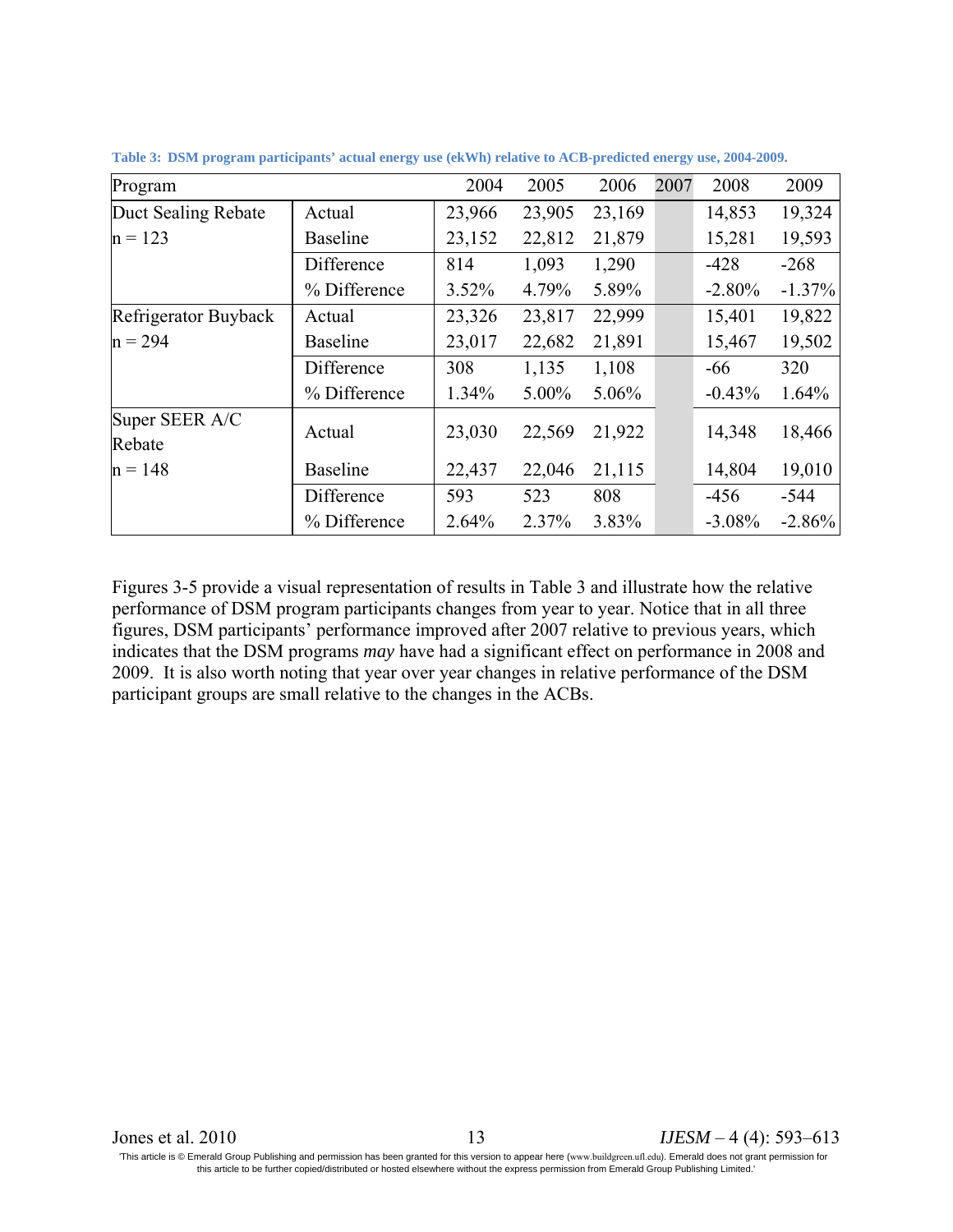





**Figure 4: Average annual energy use for 2007 GRU Refrigerator Buyback Program participants as compared to their average Annual Community Baselines.**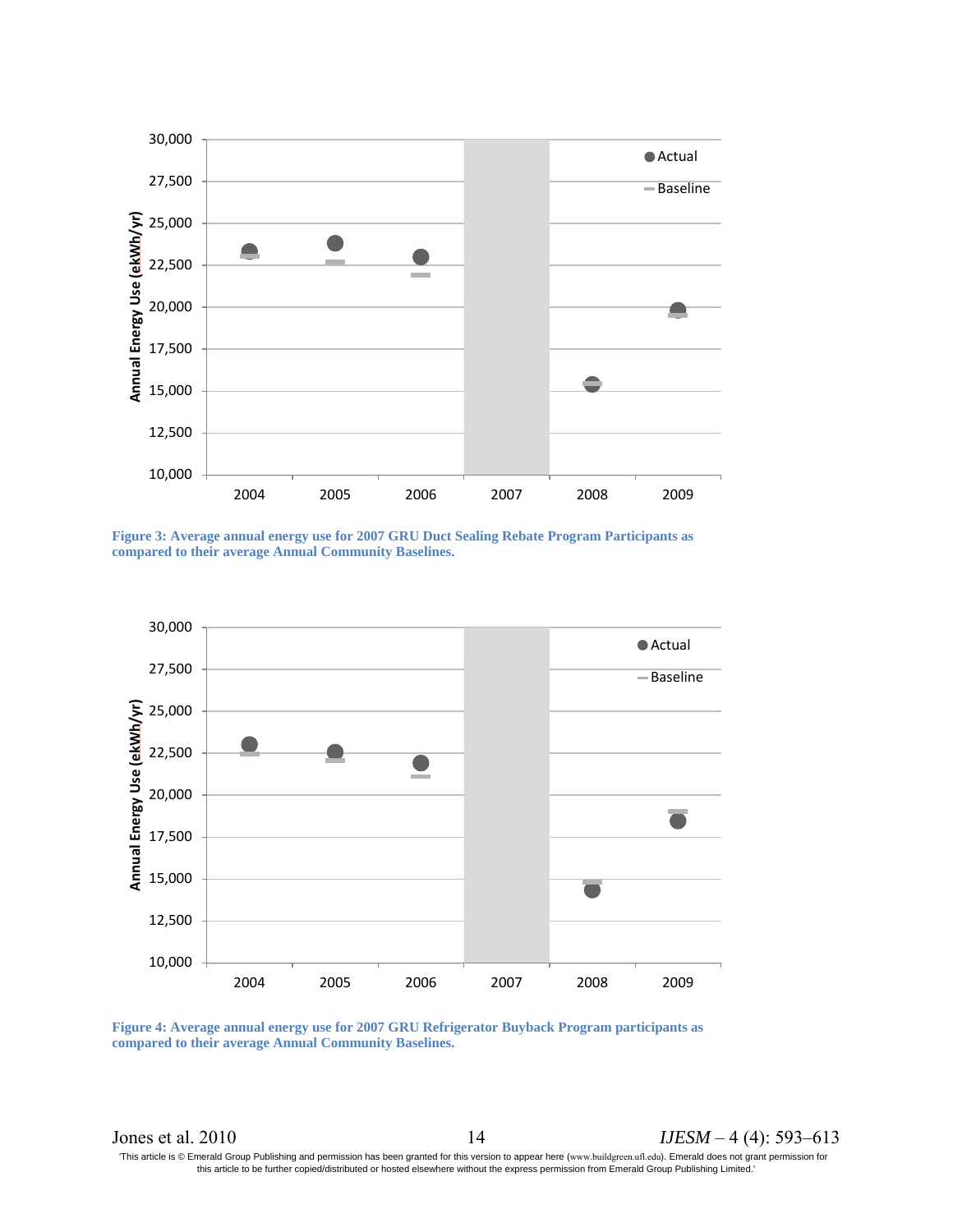

**Figure 5: Average annual energy use for 2007 GRU Super SEER A/C Rebate Program Participants as compared to their average Annual Community Baselines.**

Table 4 shows the estimates of energy savings attributable to each DSM program using each of the four analysis techniques. Recall that in all analyses, 2006 represents the pre-installation or reference year and 2008 and 2009 are the reporting period years. Results suggest that conventional analysis approaches are likely to overestimate savings significantly, ranging from an average across reference years and techniques of 2.5 times higher when applied to the Super SEER A/C Rebate to 4.9 times higher when applied to the Duct Sealing Rebate. Overall, ACB appears to give more stable savings estimates when compared across the two post-installation year analyses. For example, if time series analysis is used, an average savings of 10,351 ekWh/yr would be reported attributable to the Super SEER A/C Rebate program for the 2008 reporting period while the estimate for 2009 drops ~56% to 4,476 ekWh/yr; future reporting period estimates should improve our confidence in making this claim. Time series analysis results in the largest discrepancy in savings estimates for the two reporting periods, followed by time series analysis of weather normalized annual consumption (NAC). Although commonly used in the utility industry, these two techniques are understood by experts to be weak, if not unacceptable, for reports of program impacts (Schiller, 2007).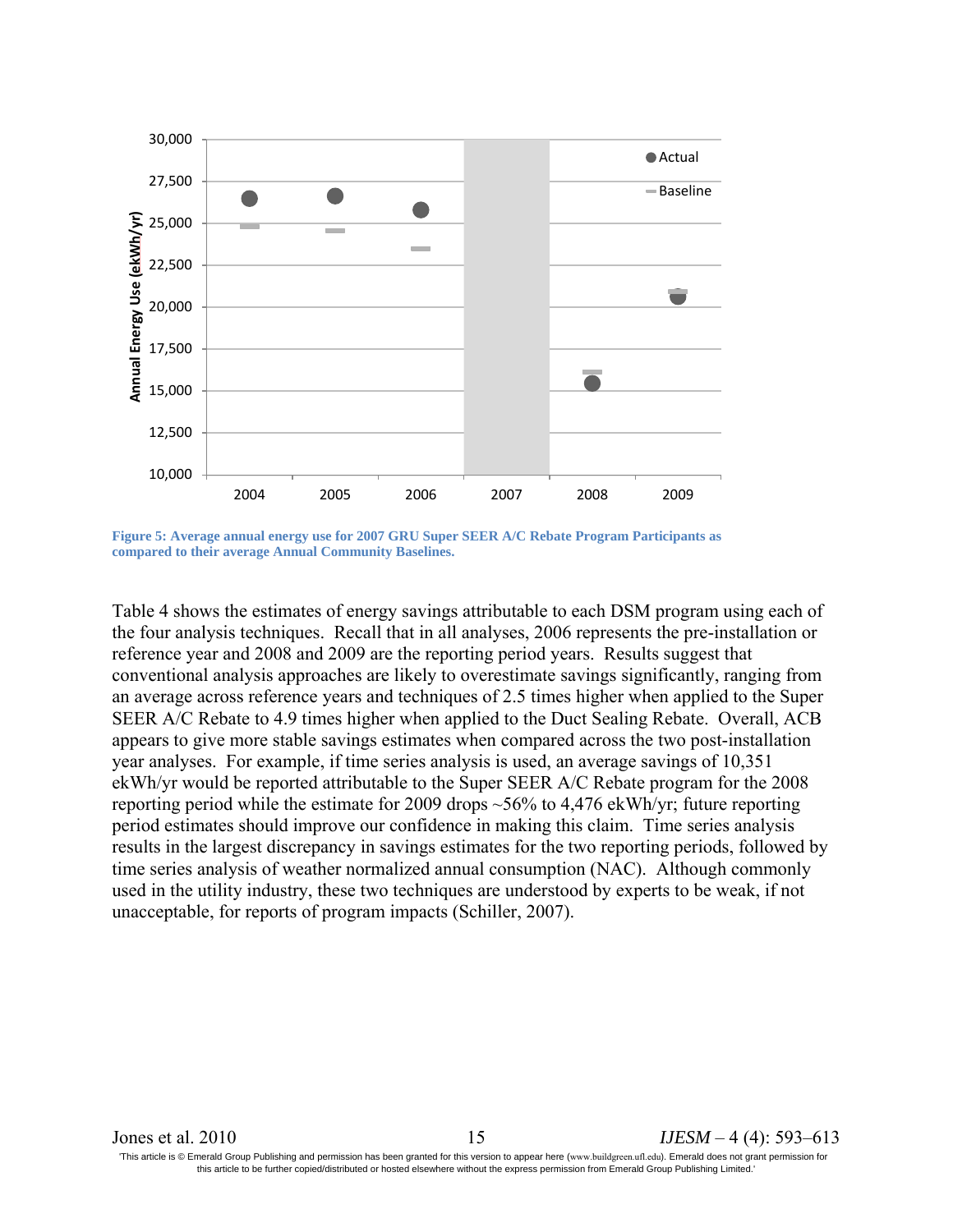| <b>Program</b>                    | <b>Sample</b><br><b>Size</b> | <b>Analysis</b><br>Year    | <b>Time Series</b> | <b>Time Series</b><br><b>NAC</b> | <b>Time Series</b><br>Comparison | ACB         |
|-----------------------------------|------------------------------|----------------------------|--------------------|----------------------------------|----------------------------------|-------------|
|                                   |                              | 2008                       | $-8.066$ ***       | $-6.846***$                      | $-1,599***$                      | $-1.136**$  |
| <b>Duct Sealing</b>               | 123                          | 2009                       | $-3,016**$         | $-4.493**$                       | $-1,039**$                       | $-572$      |
| <b>Rebate</b>                     |                              | Difference<br>in estimates | 5,050              | 2,353                            | 560                              | 564         |
| Refrigerator<br><b>Buyback</b>    | 294                          | 2008                       | $-7,622***$        | $-6,463***$                      | $-1,155***$                      | $-959***$   |
|                                   |                              | 2009                       | $-3.450***$        | $-4,828***$                      | $-1.473***$                      | $-1,220***$ |
|                                   |                              | Difference<br>in estimates | 4,172              | 1,635                            | 318                              | 261         |
|                                   |                              | 2008                       | $-10,351***$       | $-9,122***$                      | $-3.884***$                      | $-2,786***$ |
| <b>Super SEER</b><br>$A/C$ Rebate | 148                          | 2009                       | $-4,776***$        | $-6.316***$                      | $-2,799***$                      | $-2.191***$ |
|                                   |                              | Difference<br>in estimates | 5,575              | 2,806                            | 1,085                            | 595         |

**Table 4: Estimates of energy savings (ekWh/yr) across DSM programs using conventional techniques and ACB.** 

*Note:* \* indicates statistical significance at 10%, \*\* at 5%, and \*\*\* at 1% level.

Time series with comparison groups was the third comparison technique applied. In this case the entire census was used as the comparison group and DSM participant homes were evaluated based on census average energy use before and after program implementation. When homes are compared with others in the same geographic and utility service area, effects of energy prices and weather are inherently incorporated (because in any given time period, all homes experience the same prices and weather), so data are not normalized using price or climate data for this and the ACB analysis. Although this technique can provide more realistic estimates of savings than time series or time series NAC, results are highly dependent on data screening methods used to create comparison groups. Figures 6-8 graph the results in Table 4 as estimated energy savings across the four analysis techniques; they reinforce the potential for wide variation in deemed program impact as a result of the analysis technique used to adjust actual energy use and estimate savings.

Table 5 shows estimates for energy savings associated with the three DSM programs derived using ACB analysis. Estimates are presented in terms of both absolute and relative (percentage) savings. Table 5 also includes estimates for the effect (i.e., magnitude and significance) of the DSM on changes in annual performance and estimates the extent to which energy savings are directly attributable to the DSM program. Both the Refrigerator Buyback and the Super SEER A/C Rebate programs showed statistically significant changes in energy use associated with the efficiency upgrades. (It should be noted that the Duct Sealing Rebate Program returned marginally significant savings in 2008 and savings that were not statistically significant in 2009.)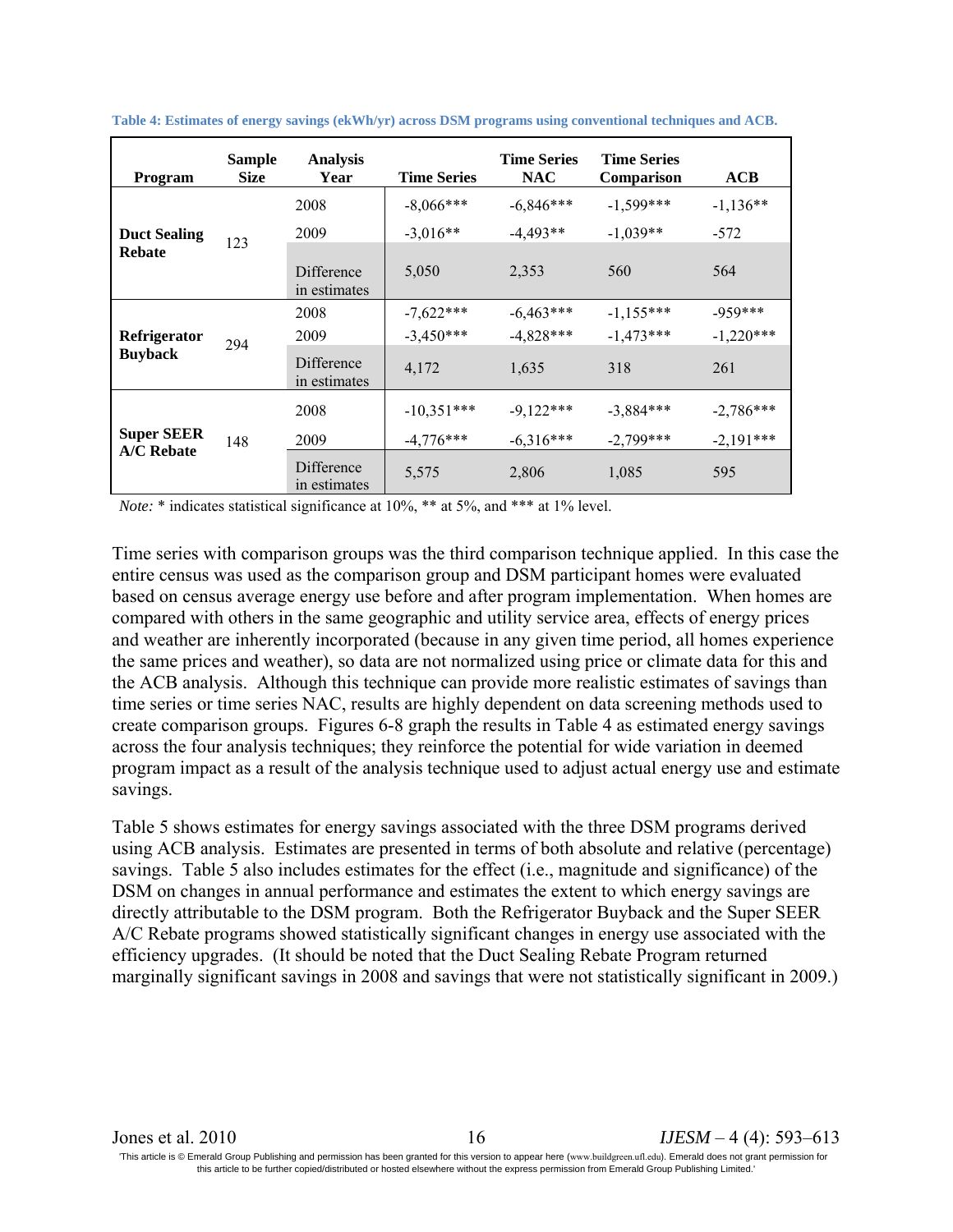

**Figure 6: 2007 GRU Duct Sealing Program savings estimates using various analysis methods**



**Figure 7: 2007 GRU Refrigerator Buyback Program savings estimates using various analysis methods.**

Jones et al. 2010 17 *IJESM* – 4 (4): 593–613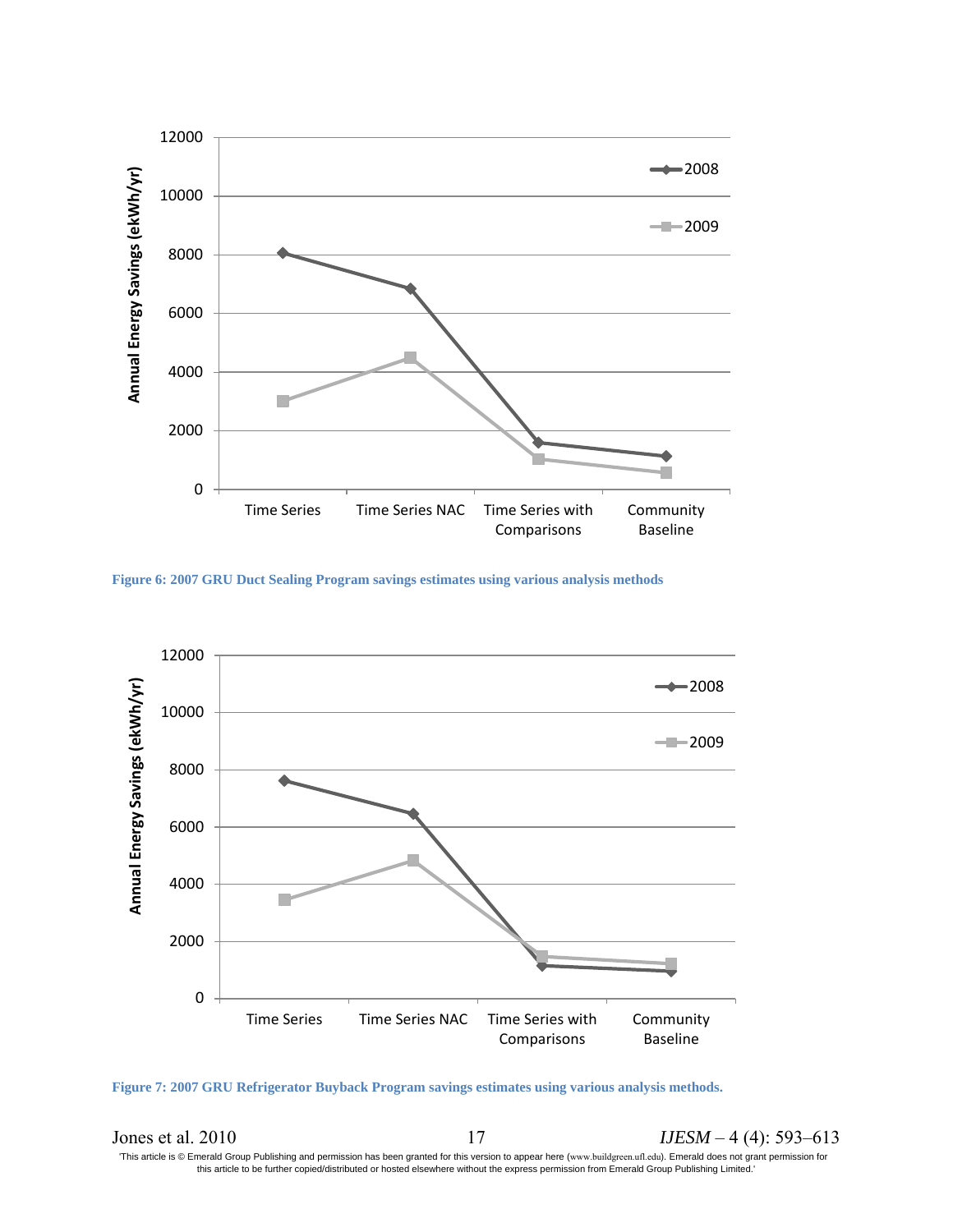

**Figure 8: 2007 GRU Refrigerator Buyback Program savings estimates using various analysis methods**

|                                 | Sample      | Analysis |              | <b>ACB Savings ACB Savings</b> |
|---------------------------------|-------------|----------|--------------|--------------------------------|
| Program                         | <b>Size</b> | Year     | (absolute)   | (relative)                     |
|                                 |             |          |              |                                |
| Duct Sealing<br>Rebate          | 123         | 2008     | $-1,136$ **  | $-5.1\%$                       |
|                                 |             | 2009     | $-572$       | $-1.5\%$                       |
| Refrigerator<br><b>Buyback</b>  | 294         | 2008     | $-959***$    | $-5.5\%$ ***                   |
|                                 |             | 2009     | $-1,220***$  | $-6.4\%$ ***                   |
| <b>Super SEER</b><br>A/C Rebate | 148         | 2008     | $-2,786$ *** | $-12.6\%$ ***                  |
|                                 |             | 2009     | $-2,191***$  | $-8.9\%$ ***                   |

**Table 5: Results of Rebate Savings Analysis using ACB technique, given as absolute and relative savings (ekWh).** 

*Note:* \* indicates statistical significance at 10%, \*\* at 5%, and \*\*\* at 1% level.

Jones et al. 2010 18 *IJESM* – 4 (4): 593–613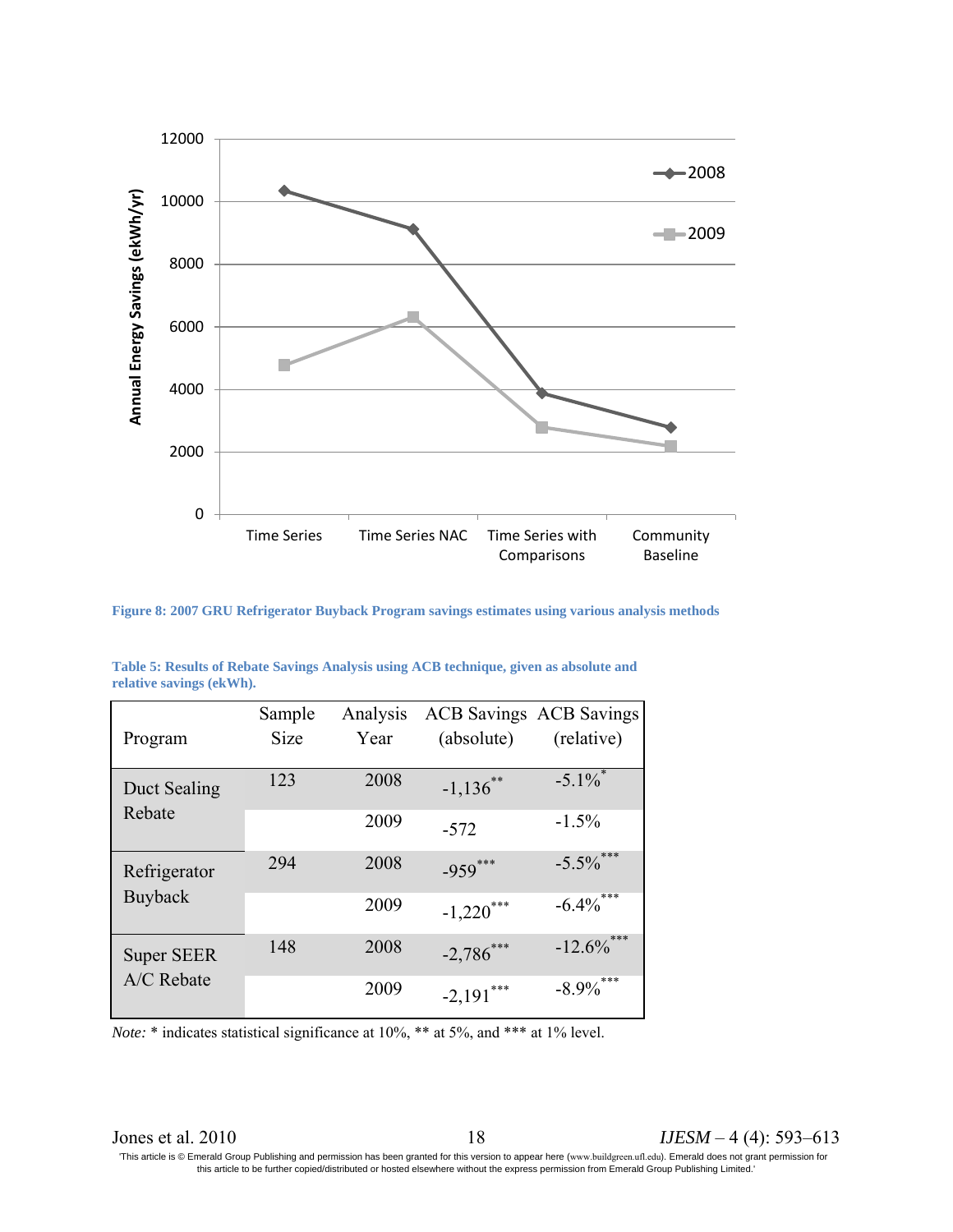# **4. Conclusions**

Estimates of potential savings from energy efficiency programs are the key drivers for homeowner decision making and demand side management program design. If careful attention is not given to data screening, baseline development, model specification and final analysis, flawed estimates can lead to unexpectedly long payback periods for both utilities and their customers. Deemed savings for building retrofits are generally based on engineering analyses and typically do not take into account occupant behavior and other factors likely to affect performance. Savings measured using simple time-series modeling techniques do not properly account for environmental, economic, and social trends. Advanced econometric and mixed models that attempt to compare residential performance across geographic regions based on utility reported savings are typically at an aggregate level and may have flawed input that can distort impact estimates.

The proposed method of Annual Community Baseline analysis offers a tool that can provide accurate estimates of year-over-year changes in household energy consumption that in turn, can be used to fairly evaluate the impact of various energy conservation efforts. The ACB regression analysis approach is a relatively inexpensive, simple, rigorous, transparent, and replicable method for generating robust estimates of performance impacts of any energy conservation program. For utilities ACB analysis can be used to more effectively compare and prioritize their demand side management programs as shown in this study. We believe that ACB can provide an effective means to accurately depict real-world energy savings impacts and that it can work equally well for evaluating weatherization in existing homes or "green" certification programs applied to new housing.

### **Notes**

- 1. ENERGY STAR is a labeling program of the U.S. Environmental Protection Agency designed to promote the adoption of energy efficient technologies in lighting, appliances, electronics, equipment, homes, and industrial buildings to reduce greenhouse gas emissions. See [www.energystar.gov](http://www.energystar.gov/) for more information.
- 2. Builders Challenge is a program of the U.S. Department of Energy that provides incentives research results and marketing tools – for homebuilders to construct homes that excel in energy performance. The program's goal is to expand the market for "cost-neutral, net-zero energy homes" in the U.S. market. See [www1.eere.energy.gov/buildings/challenge](http://www1.eere.energy.gov/buildings/challenge) for more information.
- 3. The Weatherization Assistance Program (WAP) is a funding program administered through the U.S. Department of Energy Office of Energy Efficiency & Renewable Energy to help low-income families reduce their energy bills through improvements in home energy efficiency. See <http://www1.eere.energy.gov/wip/wap.html> for more information.
- 4. EnergyGauge® is a software tool for analyzing buildings' energy use performance, compliance with building codes, and economics of energy efficiency upgrades. See [http://www.energygauge.com](http://www.energygauge.com/) for more information.
- 5. The HERS® Index is a relative energy use index for rating buildings. A "HERS Index of 100 represents the energy use of the "American Standard Building" and an Index of 0 (zero) indicates that the Proposed Building uses no net purchased energy (a Zero Energy Building)". For additional details, see [www.natresnet.org.](http://www.natresnet.org/)
- 6. ENERGY STAR "Federal Tax Credits for Energy Efficiency" at [http://www.energystar.gov/index.cfm?c=tax\\_credits.tx\\_index.](http://www.energystar.gov/index.cfm?c=tax_credits.tx_index)
- 7. Gainesville Regional Utilities (GRU) "Home Performance with ENERGY STAR® Program" at [http://www.gru.com/YourHome/Conservation/Energy/Rebates/homePerformance.jsp.](http://www.gru.com/YourHome/Conservation/Energy/Rebates/homePerformance.jsp)

Jones et al. 2010 19 *IJESM* – 4 (4): 593–613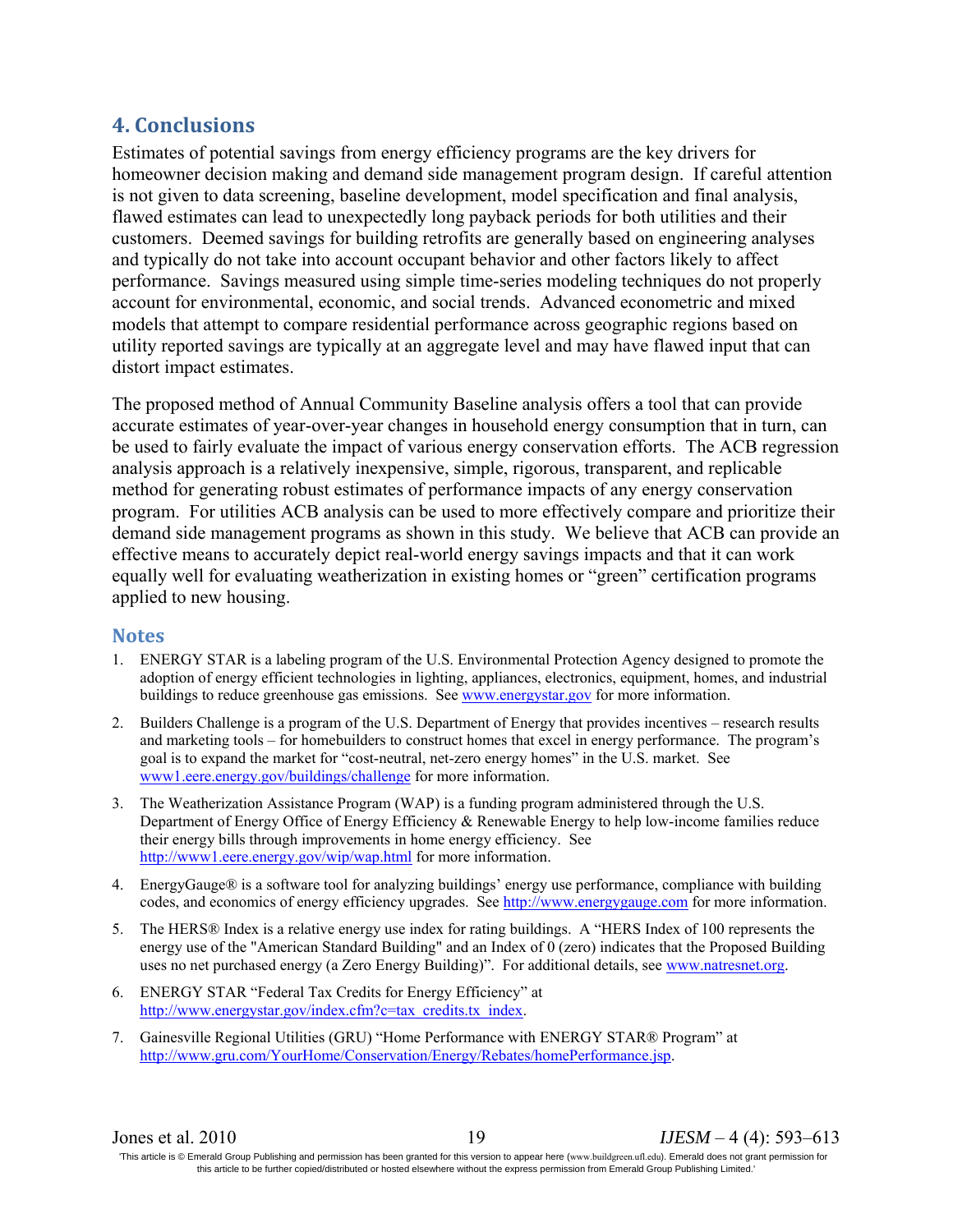- 8. All electric utilities in the United States, its territories, and Puerto Rico are required to submit Form EIA-861 (Annual Electric Power Industry Report) each year to the U.S. Department of Energy, Energy Information Administration. It can be viewed/downloaded at [http://www.eia.doe.gov/cneaf/electricity/forms/eia861/eia861.pdf.](http://www.eia.doe.gov/cneaf/electricity/forms/eia861/eia861.pdf) Instructions for completing the form, including details about how energy savings should be measured, can be viewed/downloaded at [http://www.eia.doe.gov/cneaf/electricity/forms/eia861/eia861instr.pdf.](http://www.eia.doe.gov/cneaf/electricity/forms/eia861/eia861instr.pdf)
- 9. Due to data reliability and availability issues in 2007, these consumption data were not used in this study. Homes that were upgraded in 2007 were analyzed based on their metered consumption in years before (2006) and after (2008 and 2009) the upgrades.

#### **References**

- Affordable Comfort Inc (2007), White Paper for July 2007 ACI Summit: "Moving Existing Homes Toward Carbon Neutrality", Waynesburg, PA, Affordable Comfort, Inc: 43, available at: [http://www.affordablecomfort.org/images/Uploads/summit\\_white\\_paper\\_11\\_28\\_07\\_review\\_draftG.pdf.](http://www.affordablecomfort.org/images/Uploads/summit_white_paper_11_28_07_review_draftG.pdf)
- Arimura, T., Newell, R., and Palmer, K. (2009). "Cost-Effectiveness of Electricity Energy Efficiency Programs", Resources for the Future, RFF DP 09-48.
- Cannon, S., Vyas, U., Bedzek, R., Jewell, M., McCabe, M., Woods, J., Butters, F., and Del Percio, S. (2008). "Leadership Roundtable: Green Building: Balancing Fact and Fiction", *Real Estate Issues*, Vol. 33 no. 2, p. 1-12, available at: [http://www.cre.org/publications/33\\_2.pdf.](http://www.cre.org/publications/33_2.pdf)
- Del Percio, S. (2009), "Henry Gifford & USGBC's Brendan Owens Consider Merits of LEED at NESEA Forum", *Green Real Estate Law Journal*, 13 Mar, available at: [http://www.greenrealestatelaw.com/2009/03/nesea](http://www.greenrealestatelaw.com/2009/03/nesea-forum-gifford-owens-usgbc/)[forum-gifford-owens-usgbc/.](http://www.greenrealestatelaw.com/2009/03/nesea-forum-gifford-owens-usgbc/)
- Dietz, T., Gardner, G., Gilligan, J., Stern, P., and Vandenbergh, M. (2009), "Household Actions Can Provide a Behavioral Wedge to Rapidly Reduce U.S. Carbon Emissions", *PNAS,* Vol. 106 no. 44, pp. 18452-18456.
- DOE, (2008). "Energy Efficiency Trends in Residential and Commercial Buildings", Office of Energy Efficiency and Renewable Energy, U.S. Department of Energy, Washington, DC, available at: [http://apps1.eere.energy.gov/buildings/publications/pdfs/corporate/bt\\_stateindustry.pdf](http://apps1.eere.energy.gov/buildings/publications/pdfs/corporate/bt_stateindustry.pdf)
- EIA, (1999), "Electric Utility Demand-Side Management 1999", Energy Information Administration, U.S. Department of Energy, available at: [\(http://www.eia.doe.gov/cneaf/electricity/dsm99/dsm\\_sum99.html\)](http://www.eia.doe.gov/cneaf/electricity/dsm99/dsm_sum99.html)
- EIA, (2007). "Form EIA-861 Instructions. Annual Electric Power Industry Report", Energy Information Administration, U.S. Department of Energy, available at: [http://www.eia.doe.gov/cneaf/electricity/forms/eia861/eia861instr.pdf.](http://www.eia.doe.gov/cneaf/electricity/forms/eia861/eia861instr.pdf) [Accessed April 31, 2010].
- EIA, (2009). "Annual Energy Review 2008", Energy Information Administration, U.S. Department of Energy, available at: [www.eia.doe.gov/emeu/aer/.](http://www.eia.doe.gov/emeu/aer/)
- Gifford, H. (2008), "A Better Way to Rate Green Buildings", available at:<http://www.energysavingscience.com/>
- Gillingham, K., Newell, R., and Palmer, K. (2006), "Energy Efficiency Policies: A Retrospective Examination", *Annu. Rev. Environ. Resour.* 31: 161-92.
- Heins, S. (2006), "Energy Efficiency and the Specter of Free-Ridership: Is a Kilowatt Saved Really a Kilowatt Saved?", Feature Article, *Sustainable Facility,* available at: [http://www.sustainablefacility.com/Articles/Feature\\_Article/aaf65d08bd629010VgnVCM100000f932a8c0](http://www.sustainablefacility.com/Articles/Feature_Article/aaf65d08bd629010VgnVCM100000f932a8c0____) [Accessed March 25, 2010].
- Herring, H. (2006), "Confronting Jevons' Paradox: Does Promoting Energy Efficiency Save Energy", *International Association for Energy Economics Newsletter*, Vol. 15, 4th quarter, pp. 14-15.
- Horowitz, M. (2007), "Changes in Electricity Demand in the United States from the 1970s to 2003:, *The Energy Journal*, Vol. 28, No. 3, pp.93-119.

Jones et al. 2010 20 *IJESM* – 4 (4): 593–613